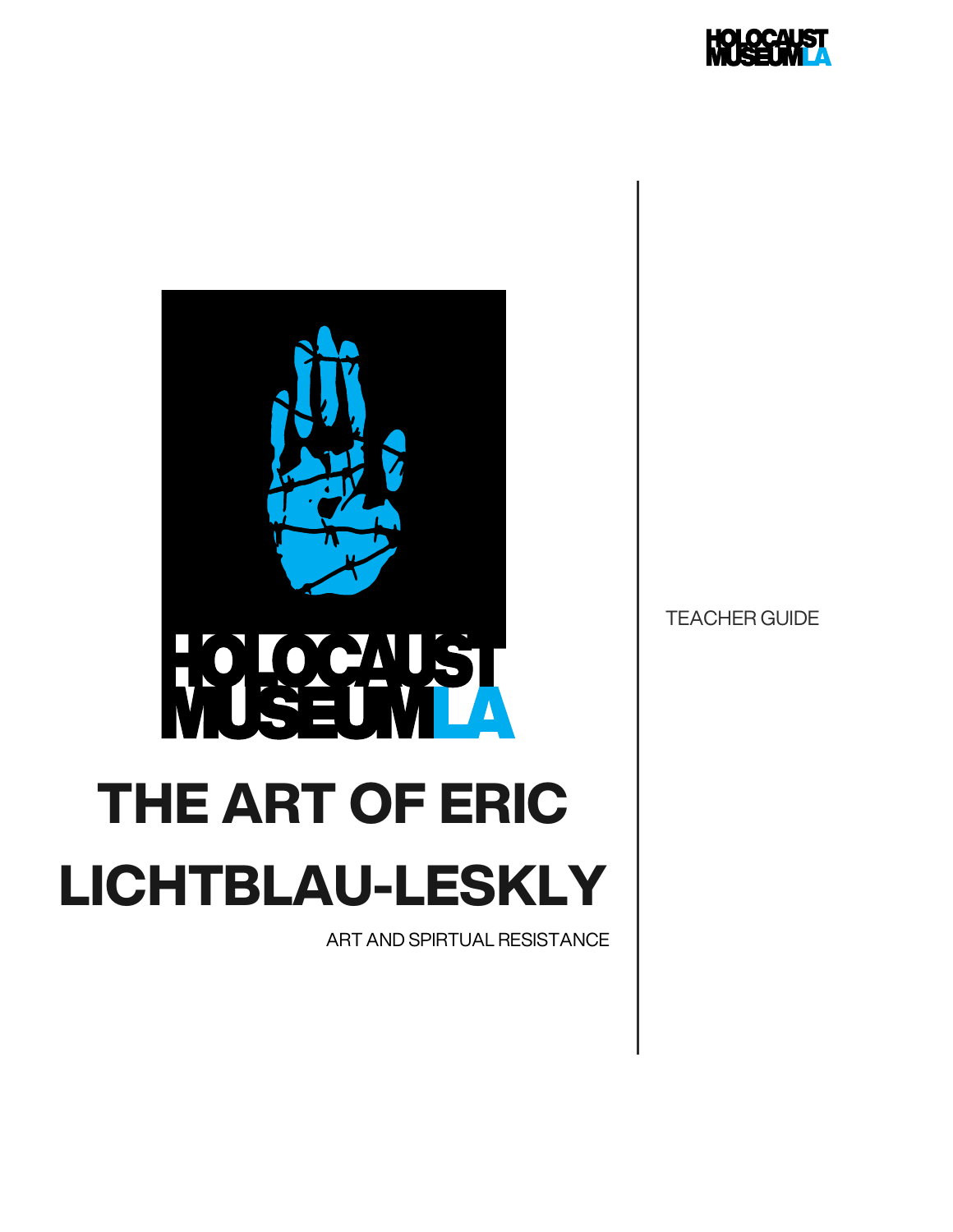

# The Art of Erich Lichtblau-Leskly

### ART and SPIRITUAL RESISTANCE

#### **Objectives**

This lesson uses artworks in Holocaust Museum LA's collection to encourage critical thinking around art and the Holocaust and implores students to contemplate contemporary social issues. Students will study how Erich Lichtblau-Leskly utilized art as a form of spiritual and intellectual resistance during his time living in the Theresienstadt camp.

#### Learning Outcomes

- Understand the ways in which minority groups are persecuted and how hate rhetoric can lead to genocide.
- Identify the importance of art as a lens for resistance, expression, and healing.
- Use art as a tool for personal expression, and to reflect and examine elements of history through the lens of a Holocaust survivor's story.
- Examine how thoughts and feelings can be transformed into artistic expression to reflect student's own experiences and voices.
- Understand how artists use art to process painful memories and implore contemporary audiences to remember and reflect on what happened in order to create a better future.
- To elevate agency on current social issues by integrating real world connections to historical events such as the Holocaust.

#### Essential question

How can art be used as a form of spiritual resistance and in what ways can it give voice to people or social issues?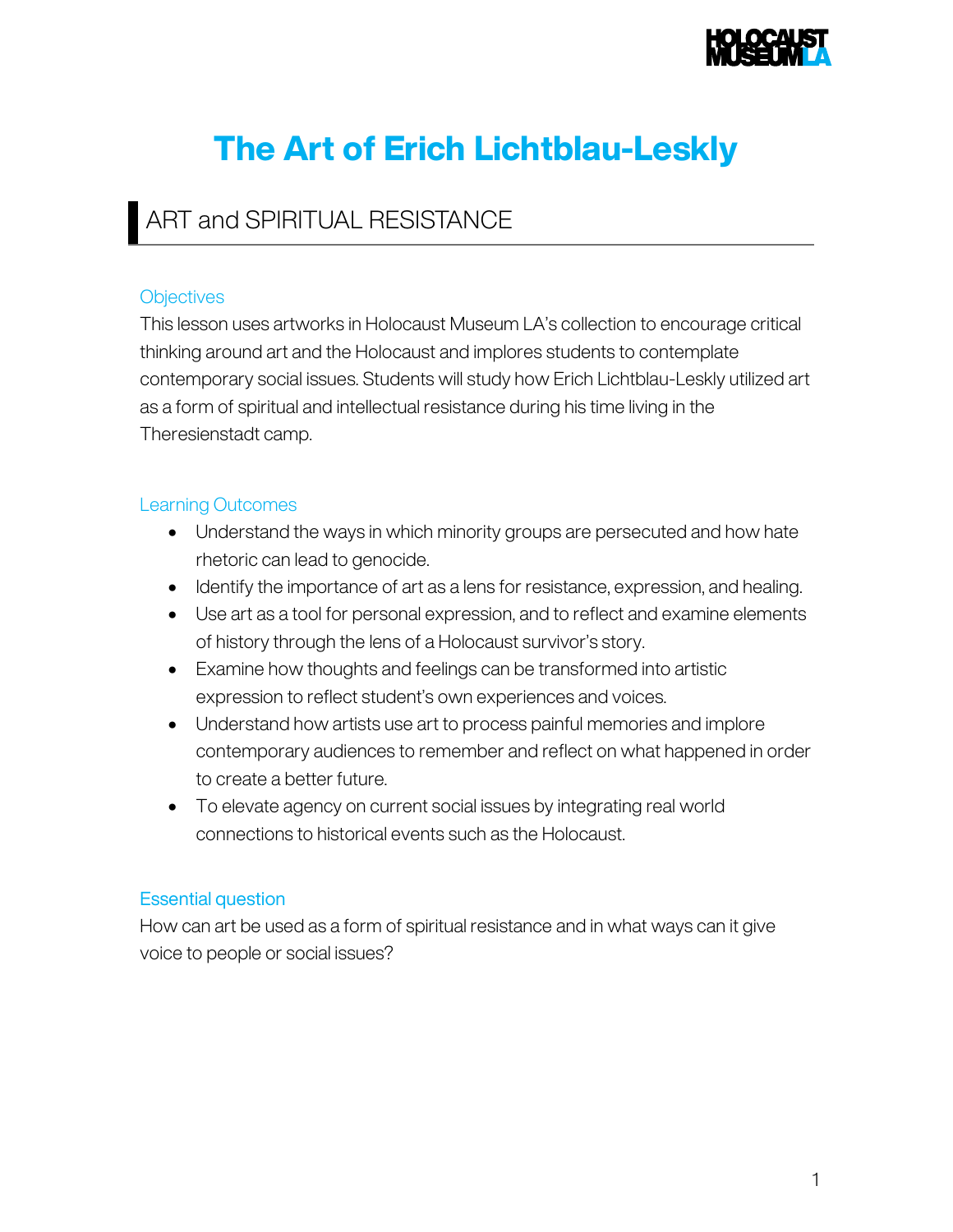

### INTRODUCTION

Throughout history, artists have used art to document injustice as a form of **activism** and to provoke thought on issues happening in the world. Artists utilize their art to amplify and give voice to social and political issues through artistic activism. Artistic activism can spark social change using artistic approaches that provide a critical perspective on the world as it is but also by imagining the world as it could be. Artists can use the creative power of the arts to move us emotionally while rooting elements of activism in their work to bring about social change.

During the Holocaust, creating artwork in secret was a way for Jewish victims to resist the Nazi regime. Many artists in the **ghettos** and camps risked their lives to produce art despite horrific living conditions. One of the motivations to produce art for these artists was to create eyewitness reports of the horrors going on all around them, as well as to resist the Nazis' systematic efforts to dehumanize, degrade, and diminish. Artists who were imprisoned in camps struggled to maintain their sense of self through art in the face of Nazi dehumanization, and their art also served to provide them with a reason to live and persevere. Spiritual resistance during the Holocaust is defined as attempts by individuals to maintain their humanity, personal integrity, dignity, and sense of civilization in the face of Nazi attempts to **dehumanize** and **degrade** them. Spiritual resistance also refers to the refusal to let anyone break one's spirit even during the most horrible degradation. Cultural and educational activities, maintenance of community documentation, and **clandestine** religious observances are three examples of spiritual resistance during the Holocaust.

Erich Lichtblau-Leskly's artwork not only documented and recorded life in Theresienstadt, it also documented the people who lived alongside him and became a living memorial for those who perished there. As Holocaust survivor Elie Wiesel said, "For the dead and the living, we must bear witness." These artworks speak to us across time, reminding us of those whose voices are no longer to be heard. Lichtblau-Leskly achieves a form of spiritual resistance through his artwork by documenting life in Theresienstadt through the use of **satirical** imagery playing on the cruelty of the Nazi's treatment and giving humor a space when all else seemed bleak. By analyzing his artwork closely, the aim of this lesson is to have students gain a deeper understanding of Lichtblau-Leskly's works as well as the ways in which art can be used as a form of spiritual resistance and activism.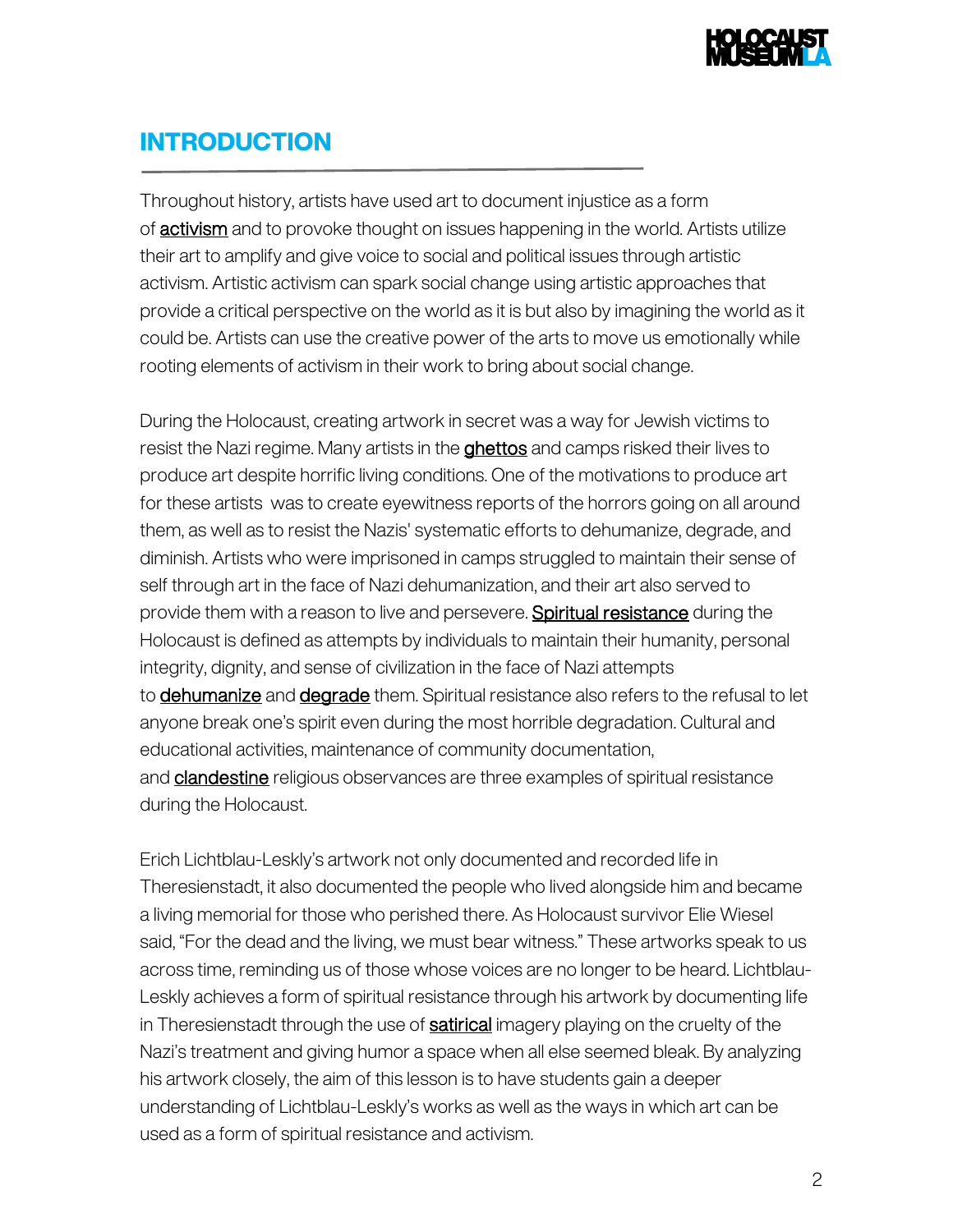

# **GLOSSARY**

### Activism

A doctrine or practice that emphasizes direct vigorous action especially in support of or opposition to one side of a controversial issue.

#### **Ghetto**

A confined area of a city in which members of a minority group are compelled to live. The first use of the term "ghetto" for a section of a city in which Jews lived was in Venice, Italy in 1516. When the Nazis invaded Poland in 1939, approximately 3 million Jews lived in Poland. The Nazis began plans for the ghettoization of Polish Jews shortly after.

#### Spiritual Resistance

Refers to attempts by individuals to maintain humanity and dignity in the face of efforts to degrade them. During the Holocaust, countless Jews—whether in ghettos, concentration camps, or in hiding—engaged in resistance by refusing to allow their spirit to be broken even under profoundly dehumanizing circumstances.

#### **Dehumanize**

To deprive someone of human qualities, personality, or dignity.

### **Degrade**

To bring someone to low esteem or into disregard.

#### **Satirical**

A way of using humor to show that someone or something is foolish, weak, bad, etc. : humor that shows the weaknesses or bad qualities of a person, government, society, etc.

### **Clandestine**

When something is marked by, held in, or conducted with secrecy.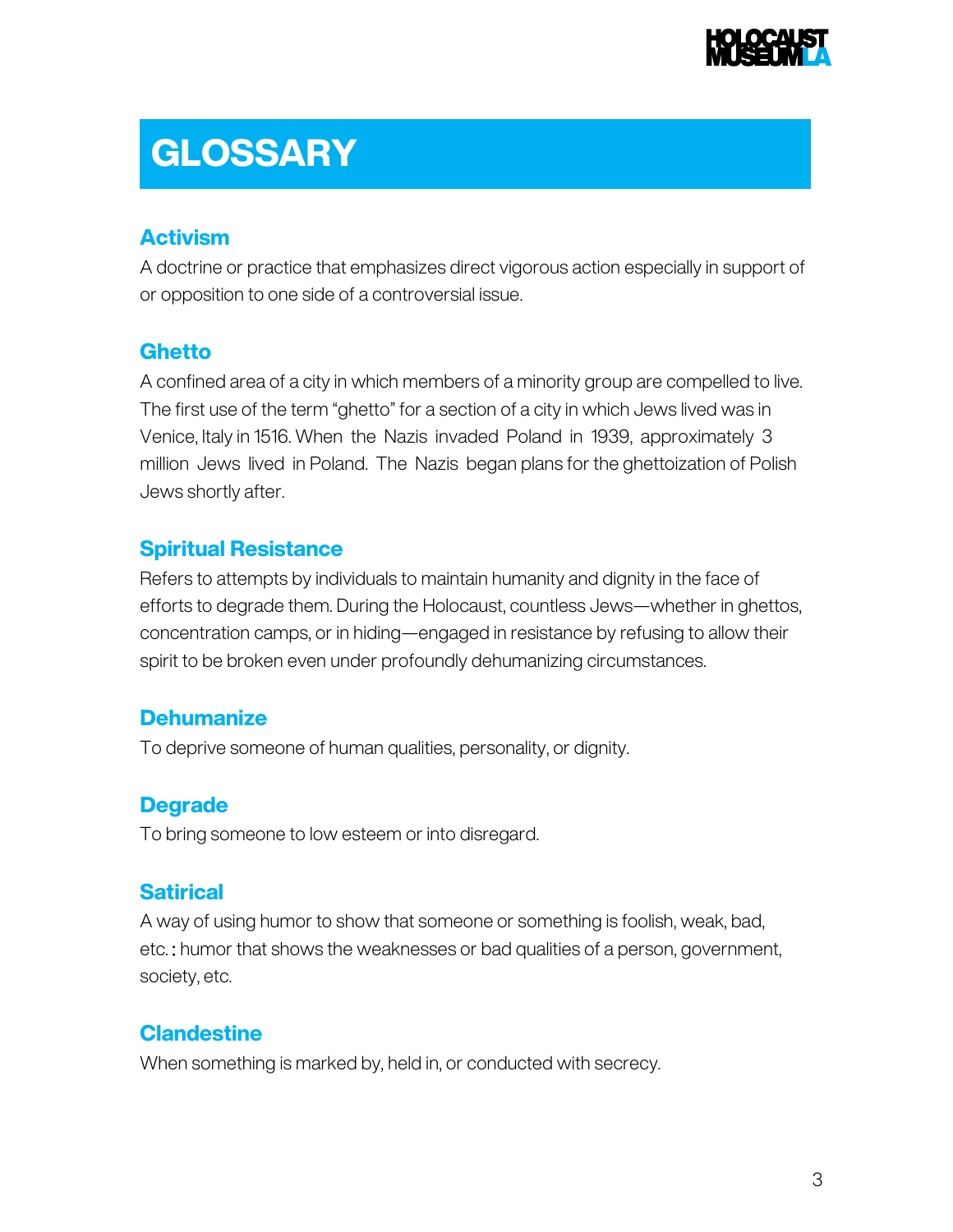

## PART 1

### ERICH LICHTBLAU-LESKLY & THERESIENSTADT

Erich Lichtblau-Leskly was born on June 16, 1911, in the small Moravian town of Hruschau (Hrušov), then in Austria-Hungary. Lichtblau-Leskly worked as an apprentice decorating store windows, and around the year 1930 Erich enrolled in the Hamburg Decoration School where he studied commercial design. After his studies, Leskly worked in Ostrava and as a commercial decorator, and married Elsa Silbiger in



Figure 1 Erich and Elsa Lichtblau-Lesly in Písek, Czechoslovakia, 1940. Courtesy of the Leskly Family

March of 1937. In March 1939, Germany invaded the Czech lands of Czechoslovakia.

Erich and Elsa moved to Prague after the German occupation, where Erich found employment as a construction worker. In early 1940 they moved to the small village of Dobešice near Psek in southern Bohemia. There, they joined a **Zionist** youth group carrying out agricultural training on the

farmlands of Dobešice in preparation for emigration to the British Mandate of Palestine.

While in Dobešice, discriminatory regulations implemented by the Nazis forced Erich and Elsa to work as slave laborers, and In November 1942, the couple received transport orders for deportation to Theresienstadt. Theresienstadt served as a transit camp for Czech Jews whom the Germans deported to **killing centers**, concentration camps, and forced-labor camps in German-occupied Poland, Belorussia, and the Baltic States. It also served as a labor camp.

The Nazi regime falsely propagated the existence of Theresienstadt as a residential community, where elderly or veteran German and Austrian Jews could "retire". When Erich and Elsa arrived in Theresienstadt, Erich was assigned to the construction yard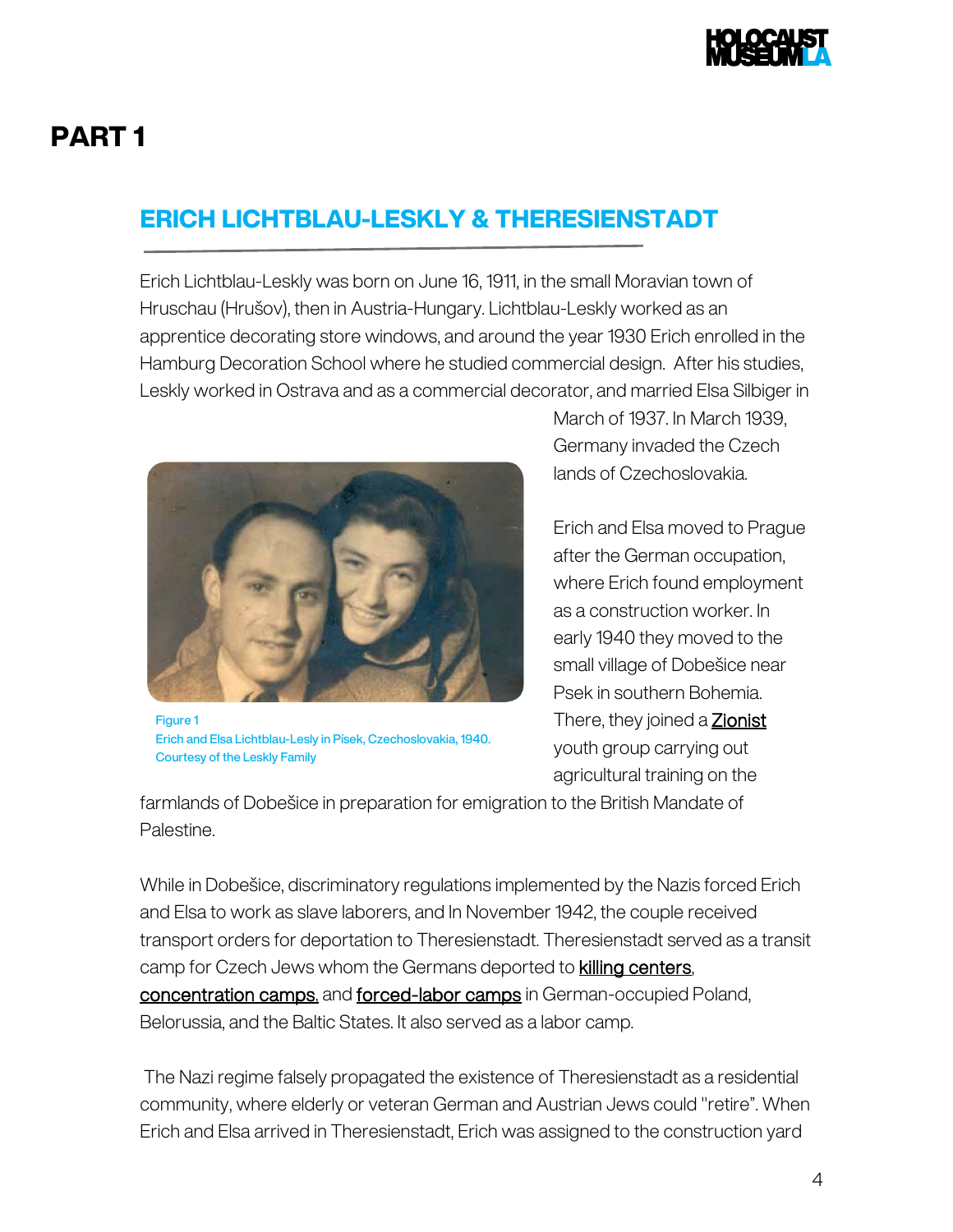

and Elsa to cleaning children's homes and working in the kitchen. Erich also worked many other jobs designing projects for the camp theaters. Later Erich was assigned to the Graphic and Reproduction workshop within the Technical Department, where he worked on designs for the camp theaters. This job also afforded him access to certain materials that he used to create his art.



Map of Europe 1933, Czechoslovakia and Theresienstadt courtesy of USHMM.

The International and Danish Red Cross heard alarming reports circulating about the fate of Jewish victims under Nazi rule. German authorities permitted Red Cross representatives to visit **Theresienstadt** 

and prepared for the visit by creating a façade. The Nazi's accelerated deportations, sending prisoners to their death to reduce the crowding of the camp. They also ordered the remaining prisoners to "beautify" the space in order to appear as though the living conditions were humane. They made prisoners plant gardens, paint houses, and renovate barracks and even went so far as to stage social and cultural events for the visiting dignitaries. After the Red Cross officials left, deportations from Theresienstadt resumed and did not end until October 1944. The Germans deported nearly 90,000 German, Austrian, Czech, Slovak, Dutch, and Hungarian Jews from the camp to killing sites and centers in the East; only a few thousand survived. More than 30,000 more prisoners died in Theresienstadt itself, mostly from disease, torture, and starvation.

While imprisoned in the camp between 1942 and 1945 Lichtblau-Leskly secretly created visual narratives that documented prisoner interactions, personal encounters, and stories from the camp. During the summer of 1944, in an incident dubbed the " Artist's Affair," the SS deported several well-known artists to Auschwitz after discovering their clandestine artwork. Fearing the same fate, Lichtblau-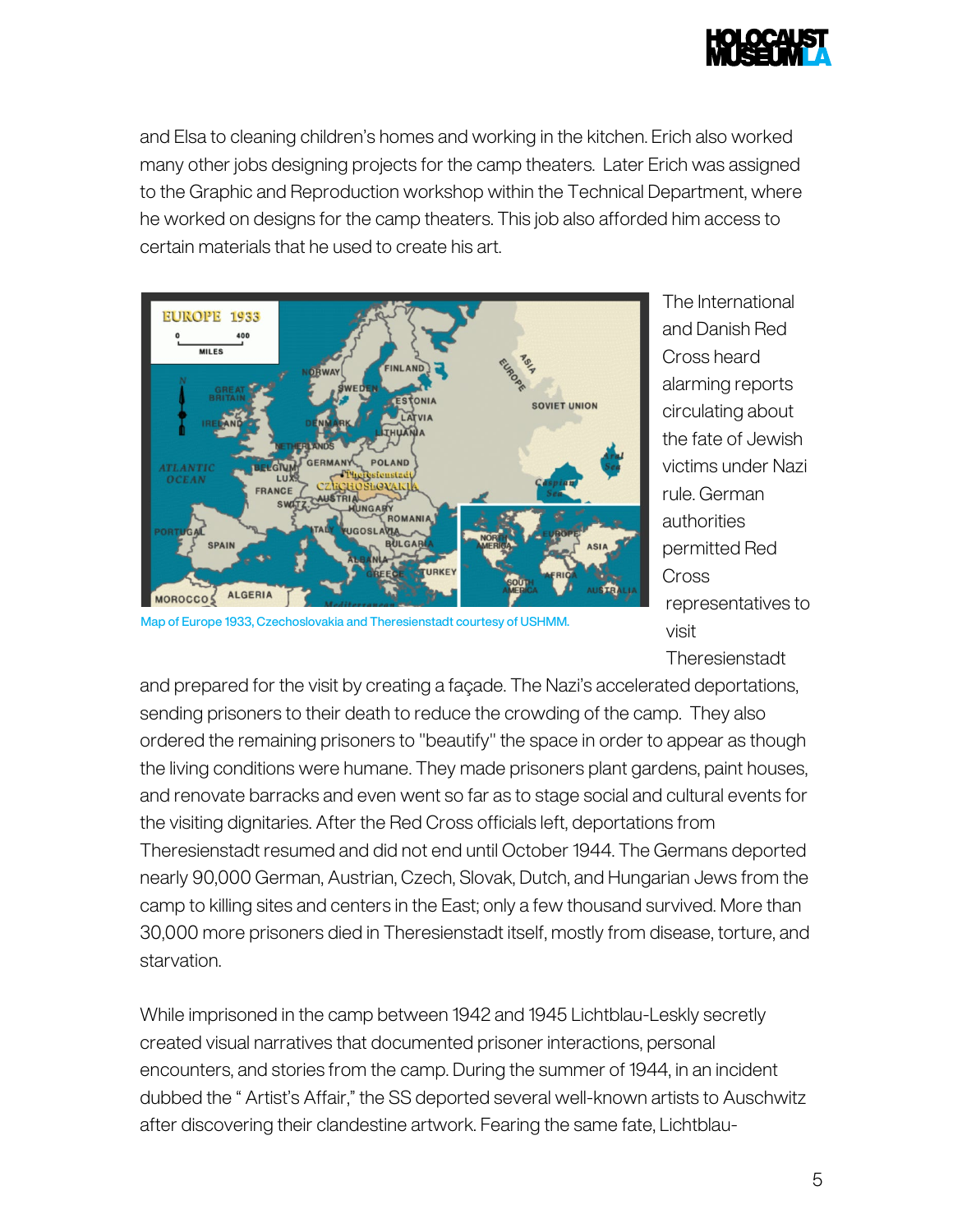

Leskly removed captions and slogans from his artwork and cut the remainder into small pieces. Leskly's wife, Elsa, hid the pieces of his artwork under the wood floor boards of her barrack. After the Soviet liberation of Theresienstadt on May 9, 1945, Elsa retrieved the hidden pieces of her husband's paintings and sketches, and the couple began restoring them in Czechoslovakia. Lichtblau-Leskly also began to produce new versions of those paintings that had been lost or destroyed.

Lichtblau-Leskly convincingly challenged the Nazi racial ideology by secretly creating a pictorial narrative of life that unfolded around him. As a way to survive the horror around him, Erich recorded life in Theresienstadt through the lens he knew best, painting. His satirical and ironic cartoon style differs from other work from Theresienstadt, commenting on the social and political environment and giving voice to the experiences that were too horrific to put into words. "I painted what I saw, and that's how I saw it," he said later. Through defiance, humor, and satire, his works illustrate the horrors of the ghetto. Painting became a means of survival and spiritual resistance for Lichtblau-Leskly. He later reflected, "For me not to paint would be not to live."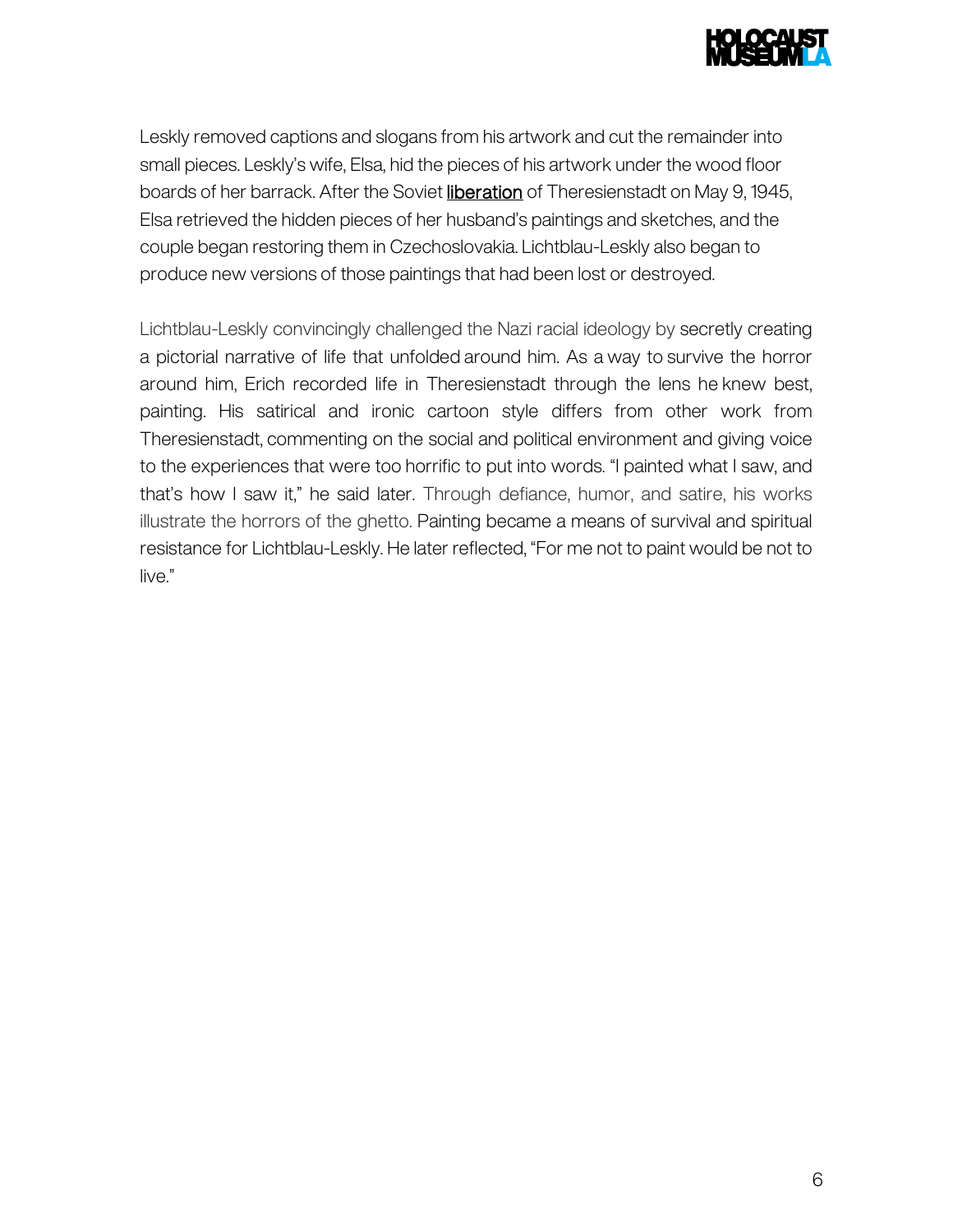

# **GLOSSARY**

#### **Zionist**

A *Zionist* is a follower of *Zionism*, a movement that resulted in the establishment and development of the state of Israel.

#### **Ghetto**

A confined area of a city in which members of a minority group are compelled to live. The first use of the term "ghetto" for a section of a city in which Jews lived was in Venice, Italy in 1516. When the Nazis invaded Poland in 1939, approximately 3 million Jews lived in Poland. The Nazis began plans for the ghettoization of Polish Jews shortly after.

#### Killing centers

The Nazis established killing centers in German-occupied Europe during World War II. They built these killing centers exclusively or primarily for the mass murder of human beings. Nazi officials employed assembly-line methods of murder in these facilities.

### Concentration camps

Throughout German-occupied Europe, the Nazis established camps to detain and, if necessary, kill so-called enemies of the state, including Jews, Roma and Sinti, political and religious opponents, members of national resistance movements, homosexuals, and others. Imprisonment in a concentration camp was of unlimited duration, was not linked to a specific act, and was not subject to any judicial review. In addition to concentration camps, the Nazi regime ran several kinds of camps including labor camps, transit camps, prisoner-of-war camps, and death camps.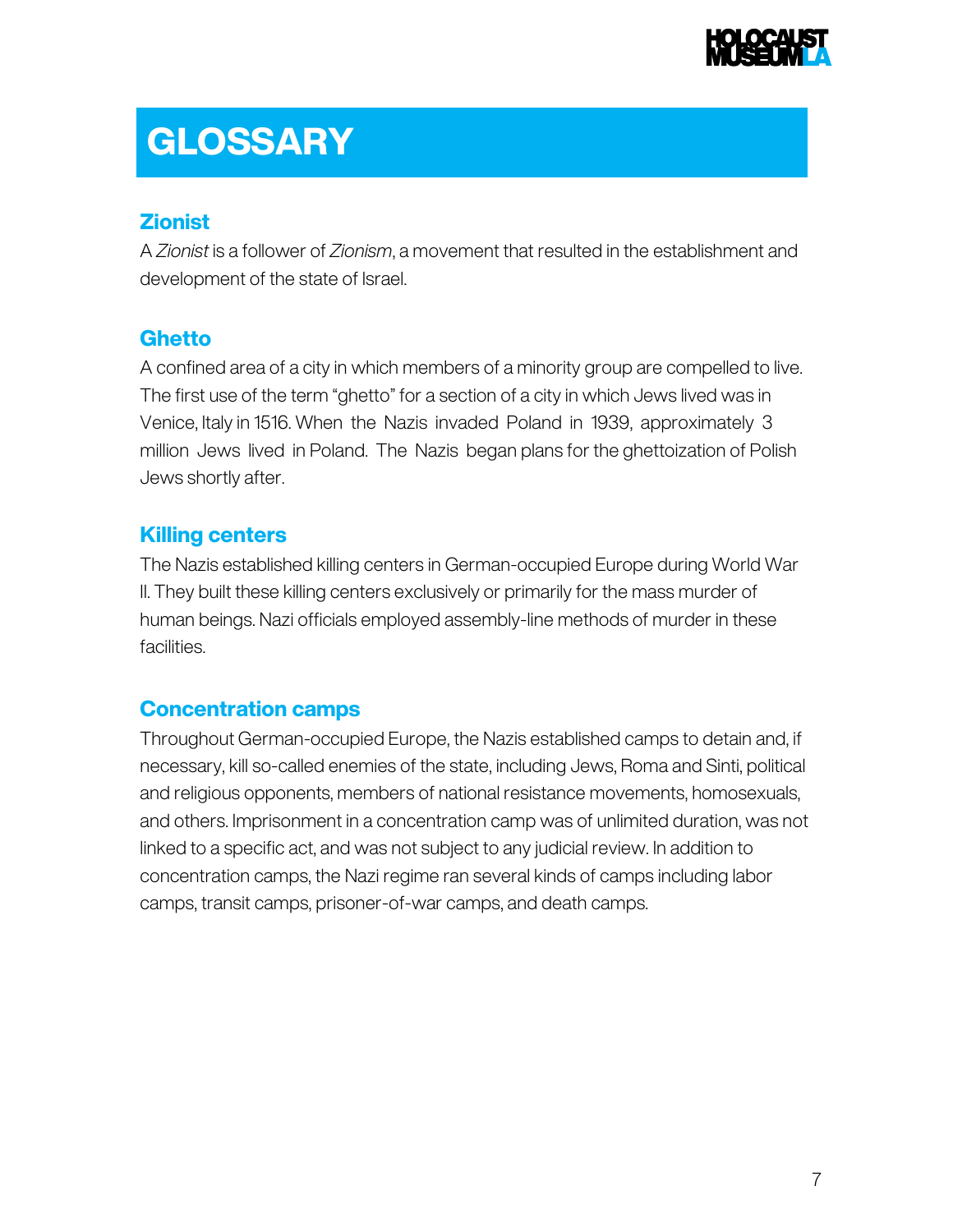

### Forced-labor camps

In German-occupied areas, the Nazis singled out Jewish laborers for cruel treatment. The ghettos served as bases for utilizing Jewish labor, as did forced-labor camps for Jews in occupied Poland. In the Lodz ghetto, for example, the Nazis opened 96 factories. The ability to work could save one's life, but most often only temporarily. Jews deemed unproductive by the Nazis were often the first to be shot or deported.

#### **Liberation**

The act of setting someone free from imprisonment, slavery, or oppression; release.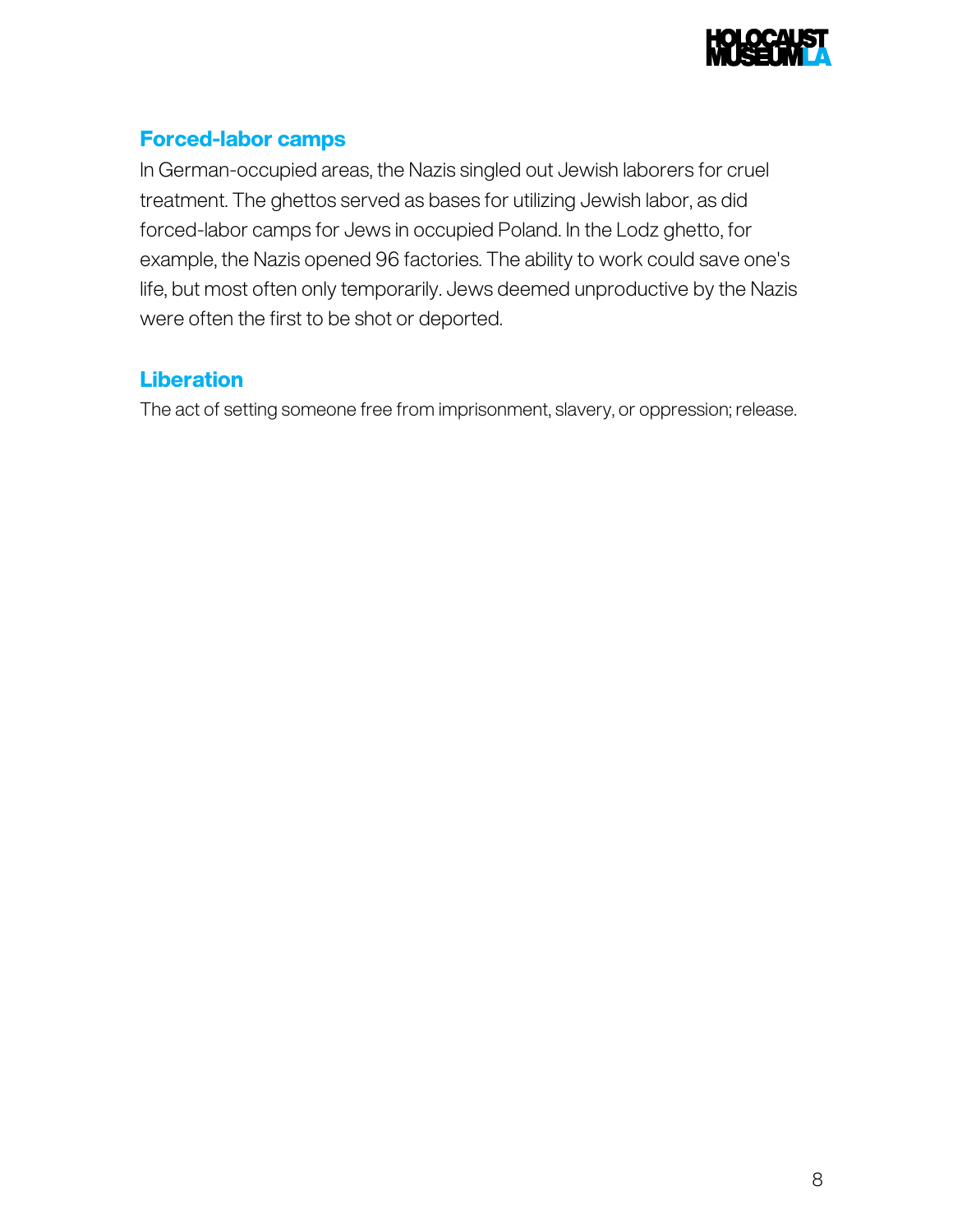



#### Figure 2

Entrance gate to Theresienstadt camp with slogan, "Work Sets You Free," 1943. From Archives of the Holocaust, ed. Sybil Milton and Ronald Klemig, vol. 1, part 2 (New York and London: Garland Publishing Inc, 1990), No. 658





#### Figure 3 (top)

On the Way to Work, Theresienstadt camp; from the Nazi propaganda film The Führer Gives the Jews a City, August 1944. From Archives of the Holocaust, ed. Sybil Milton and Ronald Klemig, vol. 1, part 2 (New York and London: Garland Publishing Inc, 1990), No. 671

#### Figure 4 (bottom)

Theresienstadt camp Street Scene; from the Nazi propaganda film The Führer Gives the Jews a City, August 1944. From Archives of the Holocaust, ed. Sybil Milton and Ronald Klemig, vol. 1, part 2 (New York and London: Garland Publishing Inc, 1990), No. 668

> How did the Nazi's use Theresienstadt for their own propaganda purposes? What are some of the dangers of propaganda?

# A Closer Look

Take a look at figure 2, what do you think is the meaning of the slogan "Work Sets You Free" on the gate to Theresienstadt?

#### Propaganda

The deliberate spreading of ideas, ideology, or information with the purpose of manipulating public opinion to gain support for one's cause or to discourage support for another.

Review the visit to this camp by the Danish and International Red Cross delegations. How and why was the reality of the camp disguised from them? (figures 3 and 4)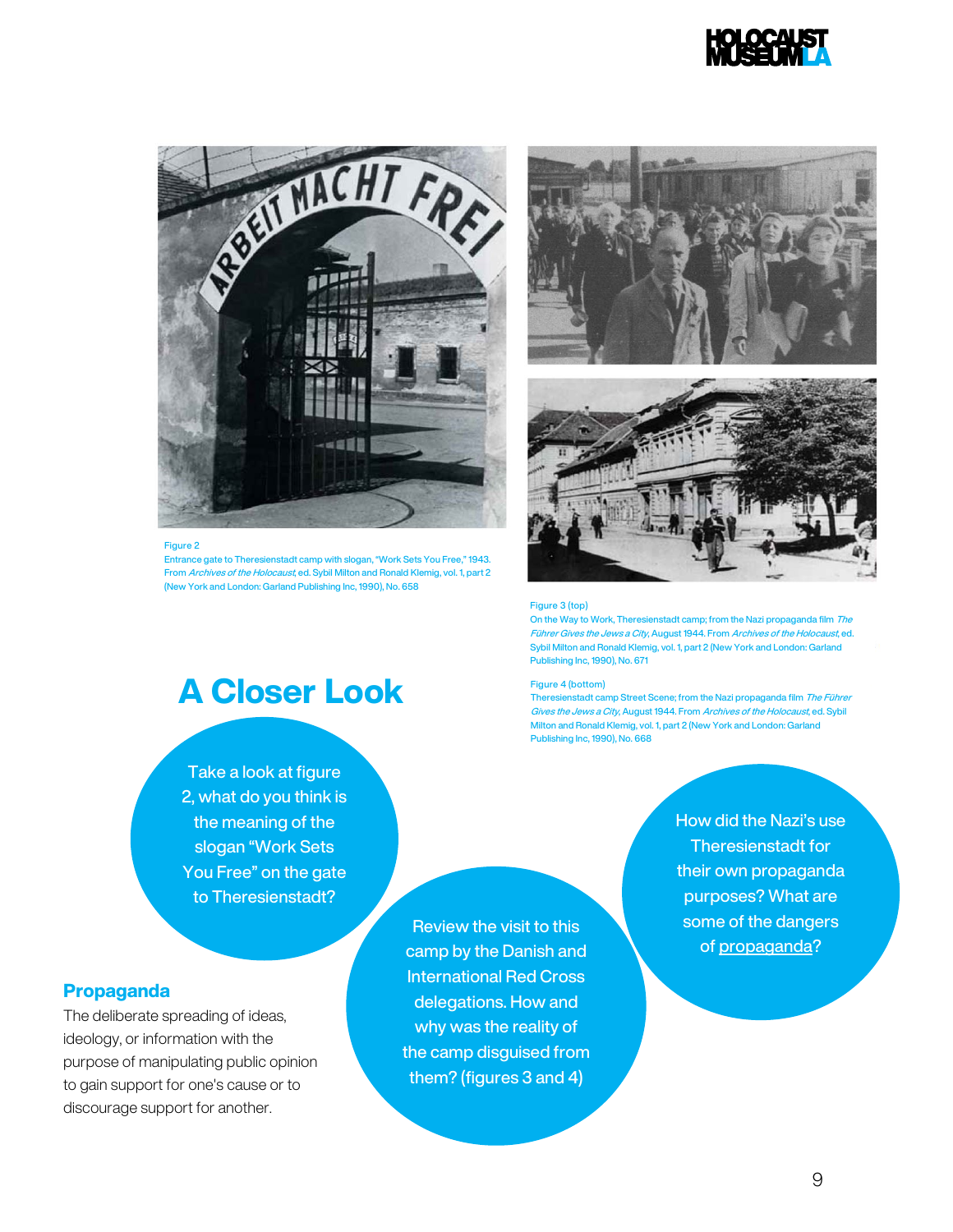

# **Discuss**

1. What form(s) of spiritual resistance is Lichtblau-Leskly practicing by creating his art? *(Hint: think about the three forms of spiritual resistance mentioned in the introduction)*

2. In what ways do you think Lichtblau-Leskly's art might give voice to the atrocities of life in the camp and what it was like to live there?

3. How do you think creating art helped Lichtblau-Leskly maintain his sense of identity while imprisoned in the camp?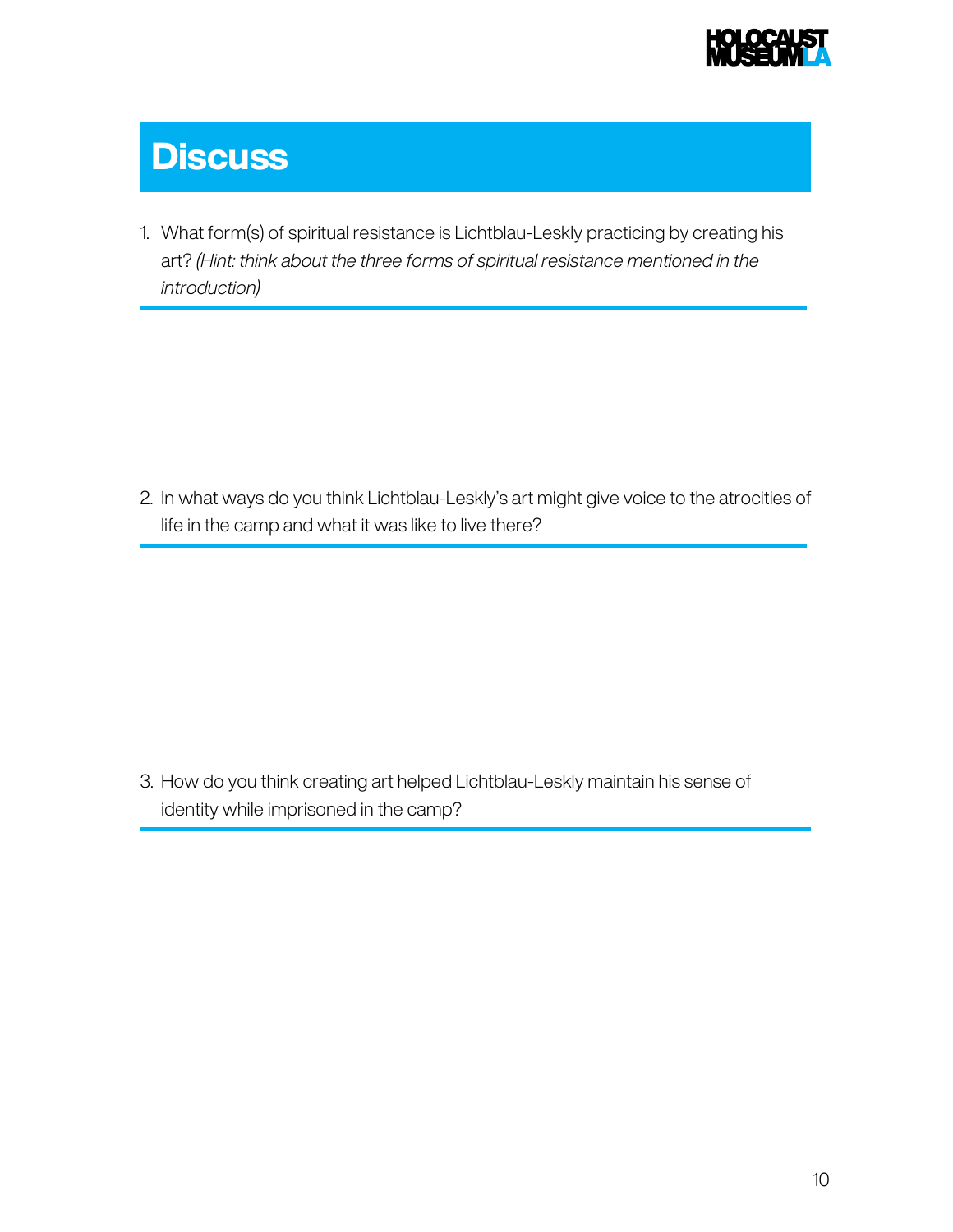

### PART 2

### A CLOSER LOOK AT ERICH LICHTBLAU-LESKLY'S ART

This section is comprised of three works by Erich Lichtblau-Leskly and is followed by a series of questions. Take a closer look at each painting and complete the analysis questions, caption synopsis, follow up questions, and art project for each piece of art.

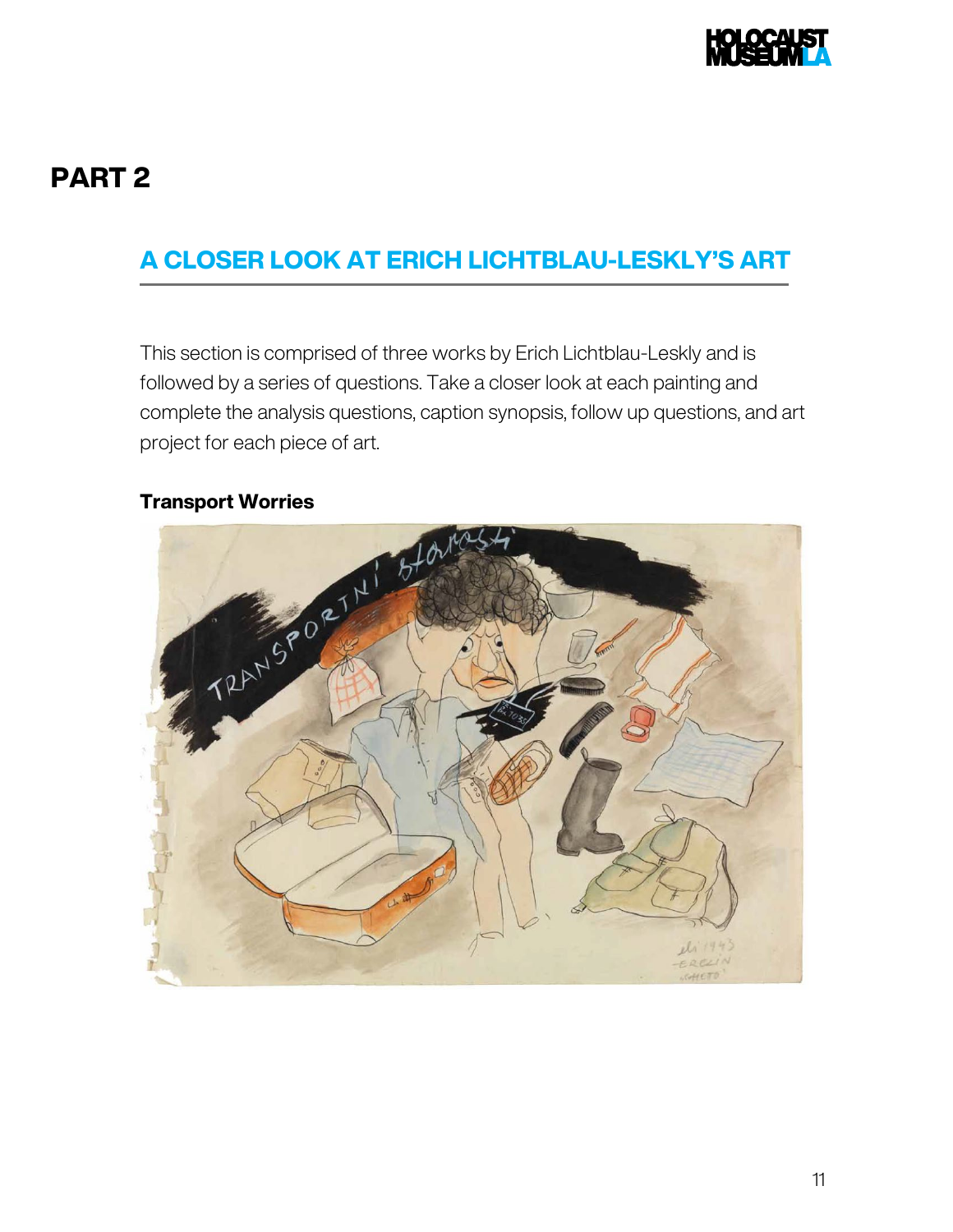

### ANALYSIS

1. Take a closer look at the painting above. What do you notice first?

2. What objects can you identify in this painting? Why might they be important?

3. What do you think Lichtblau-Leskly is trying to communicate in this painting?

4. The text in the image says "Transport Worries". Why do you think Leskly used those words?

5. Who might the person be in the painting? What does their facial expression tell you about how they might be feeling?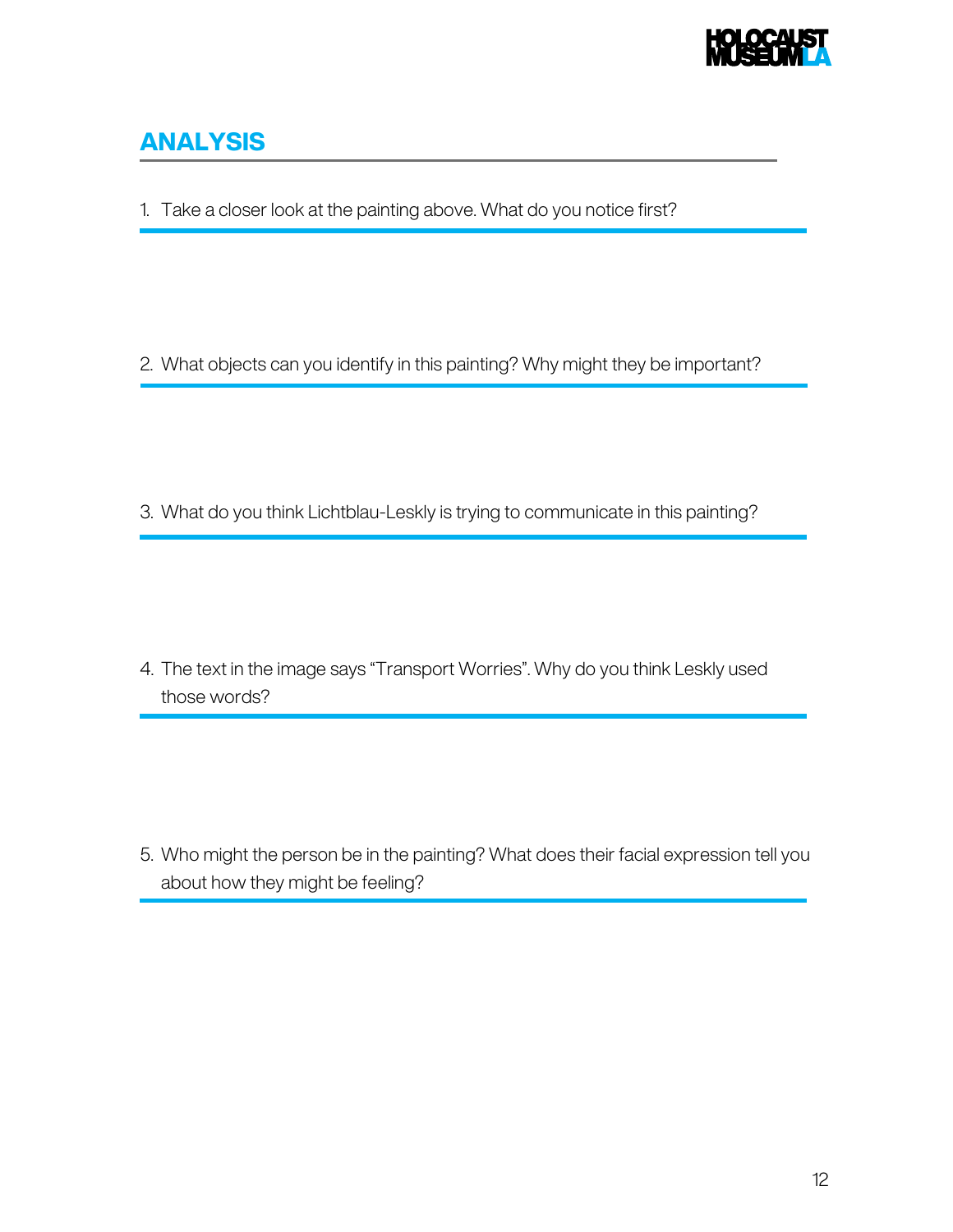

### CAPTION SYNOPSES

#### TRANSPORT WORRIES

There was rarely enough time for packing in [the] one-hour…before departure to the east. - Erich Lichtblau-Leskly

Prisoners dreaded the summons to be transported to the East. The distraught figure portrayed in this painting is overwhelmed by what to pack for a journey to an unknown destination in addition to saying goodbye to loved ones. The latter painting includes the phrase "Enrolled in the transport to the East, only one hour before departure." Though scarcely believing in a future, prisoners gathered their belongings and reported to the deportation site, hoping they still might have a chance to live.

Theresienstadt period, 1943

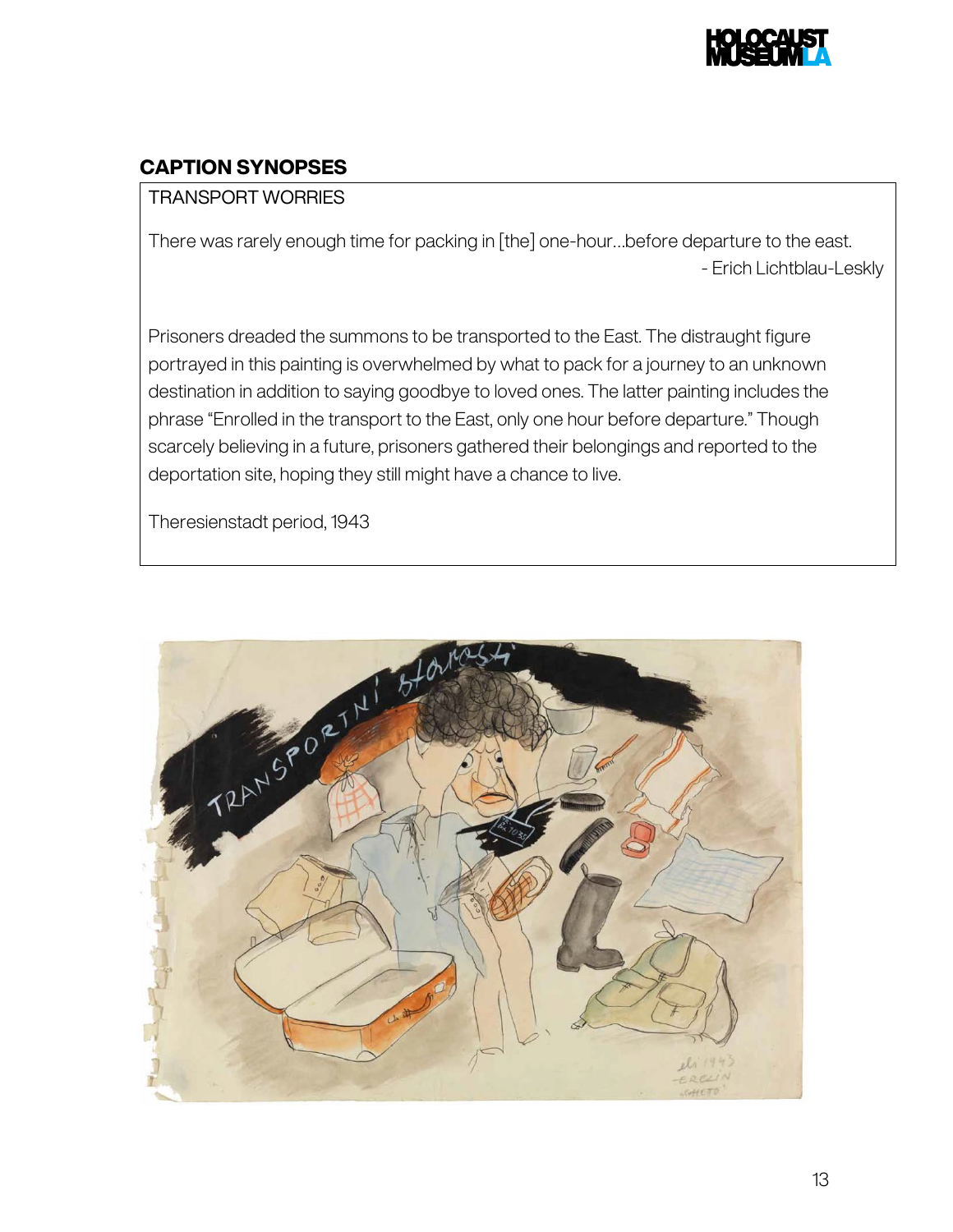

### FOLLOW UP QUESTIONS

1. Imagine having to pack all of your belongings and having to say goodbye to loved ones. Why do you think Lichtblau-Leskly created this painting and what was he trying to communicate?

2. After learning more about this piece, why do you think people brought certain possessions with them to the camps? What objects would you take with you if you had to pack your life into one suitcase?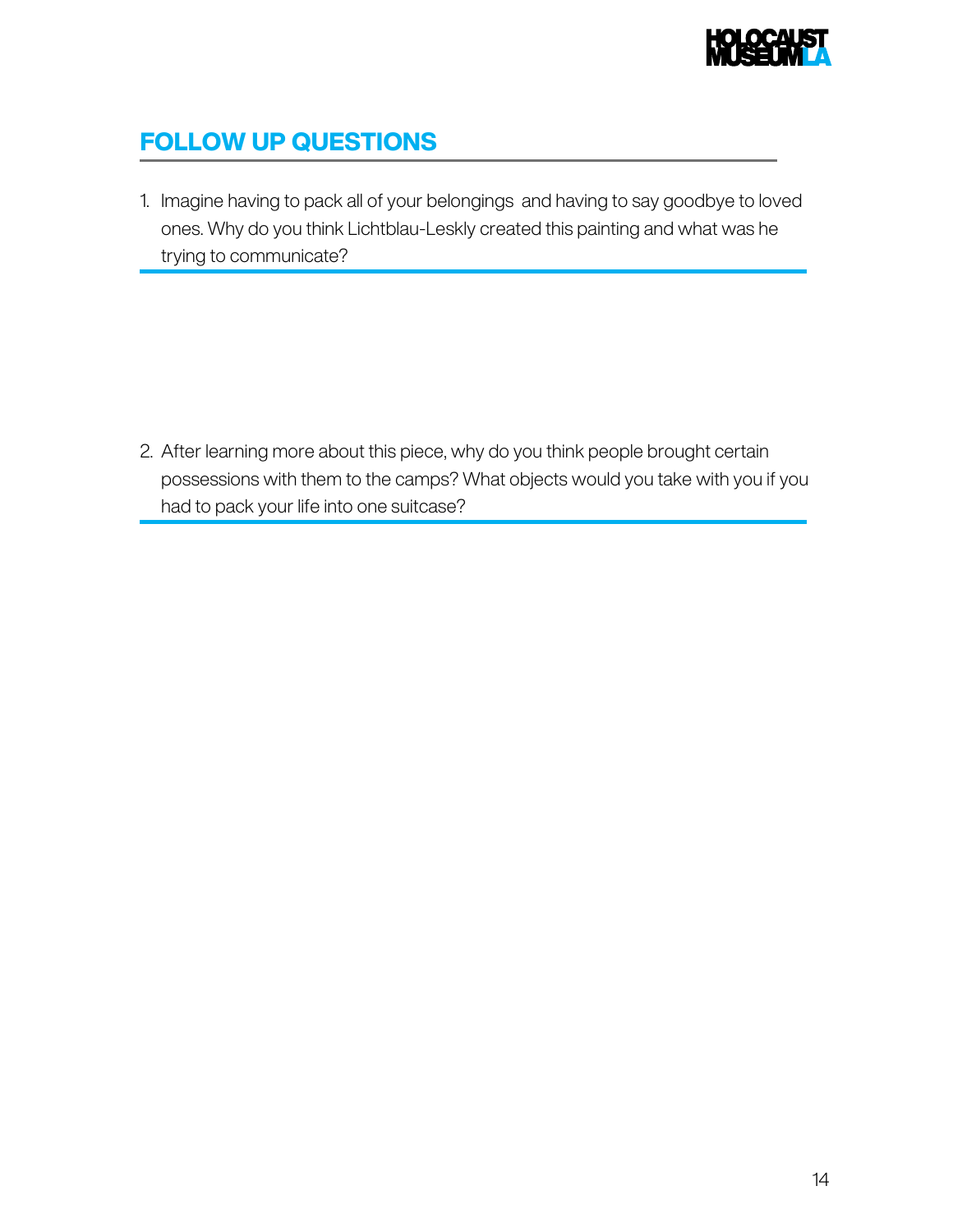

### ART PROJECT-CREATE A LOST CHILDHOOD OBJECT

#### Supplies:

- Paper
- Scraps of Fabric
- Tape
- Scissors
- Any recycled material in your home (soda can or bottle, old magazines, etc.)

#### Project Directions:

Think about a beloved object from your childhood. Think about why this object might be important or significant to you and your life. What memories does the object bring up? Think about how an object can connect you to your individual identity, hobbies or passions, or to your family's history. This activity also establishes the idea that each member of the community has an important story to tell, similar to the mission of the founding Survivors of Holocaust Museum LA when they established the Museum in 1961. Objects have their own history and stories to tell; you will be interviewing a family member about one of their most cherished childhood objects they no longer own. Your goal is to get as much information as possible from your family member about the object so that you can recreate the object out of material found at home. Keep in mind that the object is being created based off of someone else's memory and verbal description not an actual visual image.

#### **Directions**

1. Interview someone about an object they owned and cherished as a child. Ask questions that help you to understand the shape, size, texture, colors, form, etc. Keep a mental picture of that object.

2. You will now recreate this object using any materials you have at home with you. Do not be afraid to be creative using old towels, cereal boxes, tape, string, anything you can think of to use around the house to create the object. Please keep in mind this does not need to be perfect, the objects are supposed to look handmade.

3. Give the object to the family member you interviewed.

Share your art with us on Instagram: #holocaustmuseumla #museumfromhome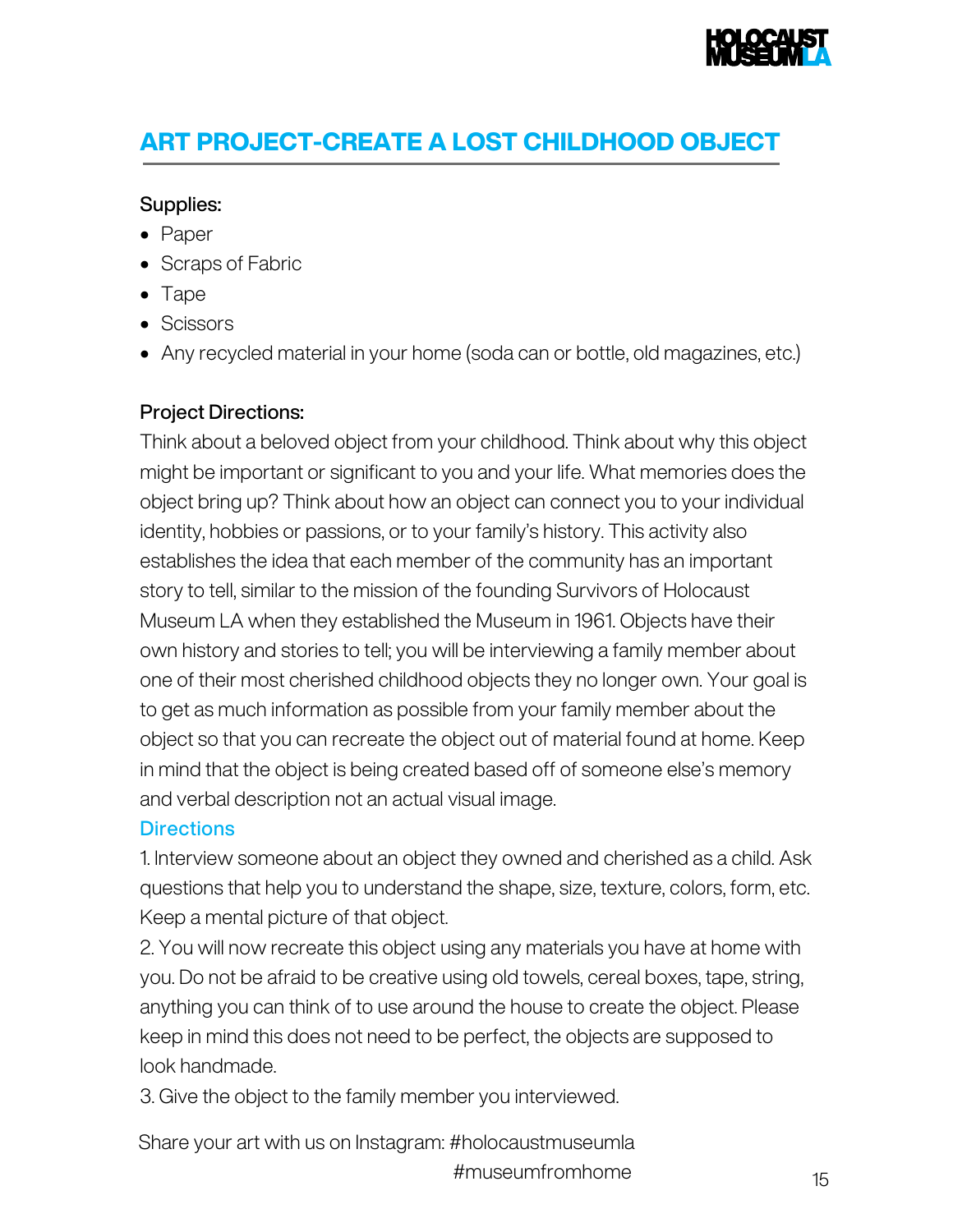

# IN BEIT HALUTZOT (HAMBURG BARRACKS), ROOM 305

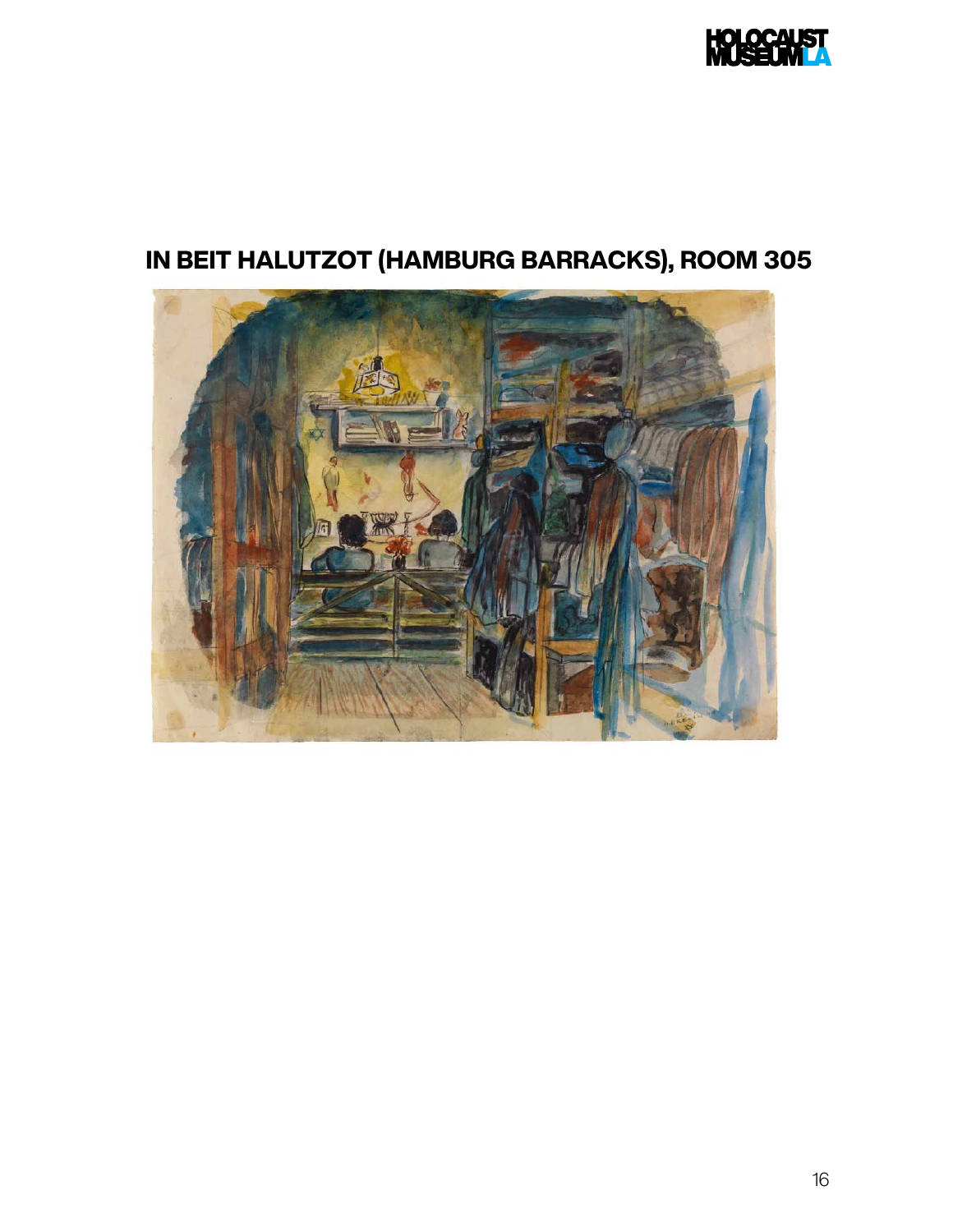

### ANALYSIS

1. Take a closer look at the painting above. What do you notice first?

2. What objects can you identify in this painting? What do you think the objects were used for?

3. What do you think is happening in this scene?

4. Do you notice any symbols or symbolism in the painting?

5. What do the living conditions look like in the painting? How does the artist use dark and light?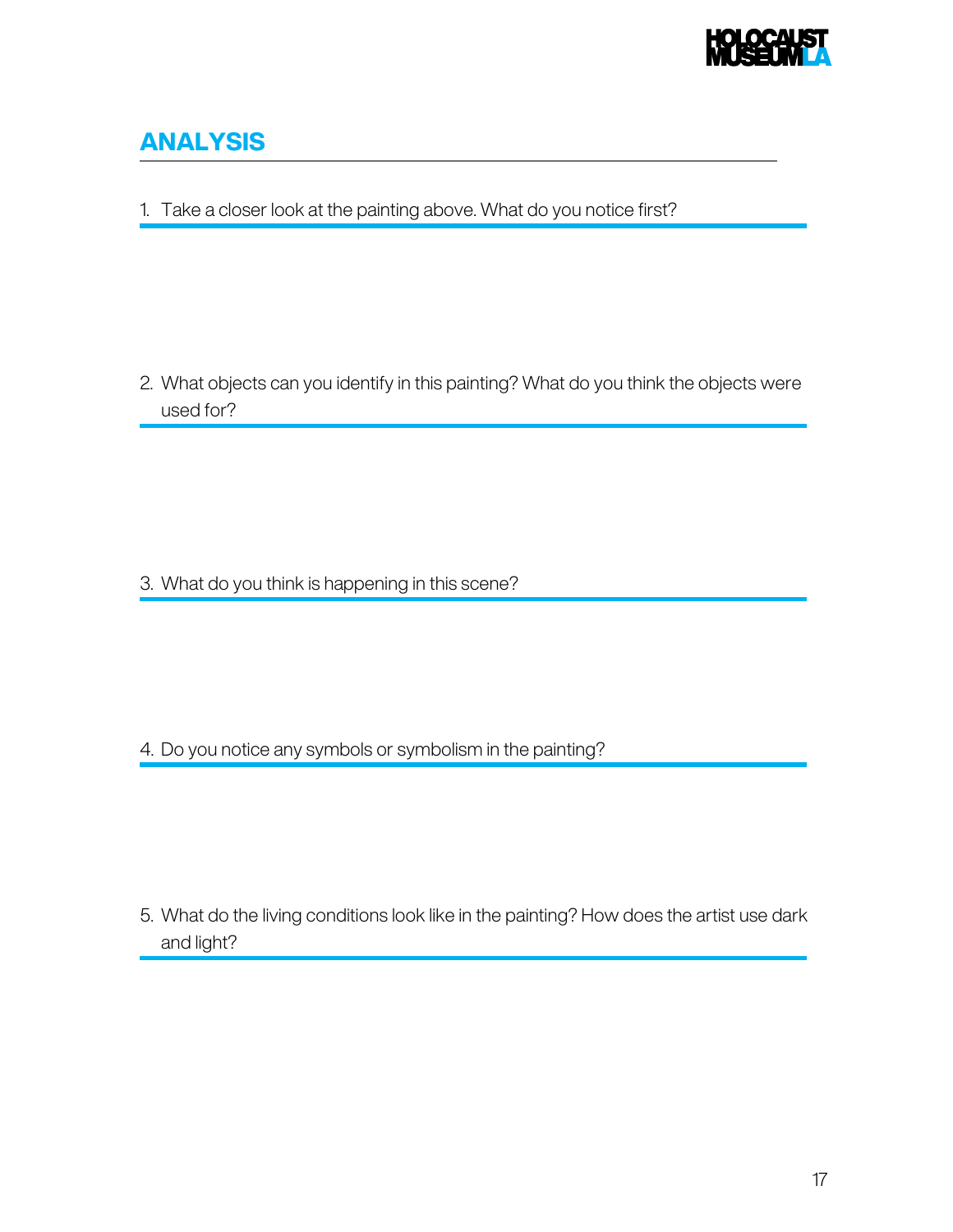

#### CAPTION SYNOPSES

IN BEIT HALUTZOT (HAMBURG BARRACKS), ROOM 305

Every Friday evening there was Oneg Shabbat [celebration of the Sabbath]. Young people sang Hebrew songs. They also learned [the] Hebrew language. Many lived with a dream of moving to [Israel] after the war.

- Erich Lichtblau-Leskly

Room 305 in Beit Halutzot (Pioneer Club), officially the Hamburg barracks for women, was home for Elsa Lichtblau-Leskly and 25 other Jewish women. As an example of spiritual resistance, the women would hold Shabbat in their barracks to honor their traditions, heritage, and Jewish identity.

Czechoslovakia postwar period, 1945-1949

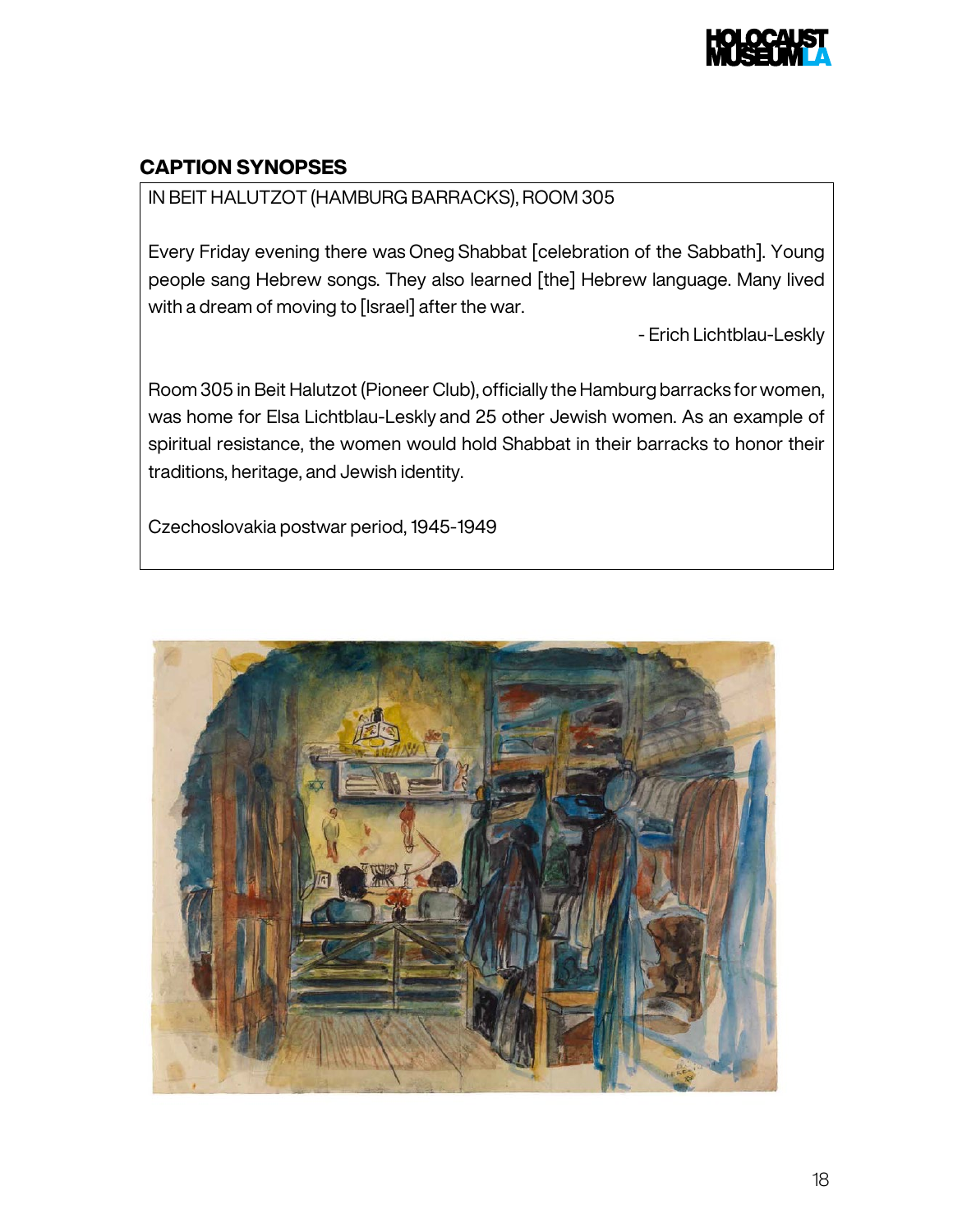

### FOLLOW UP QUESTIONS

1. What can be learned from this painting about the importance of someone's heritage or religious traditions? What form of spiritual resistance do you think this is?

2. After learning more about this piece what do you think the significance of the objects are in the scene? Why would someone take these objects with them to Theresienstadt?

3. Imagine if someone was trying to prevent you from practicing your beliefs or family traditions. How would that make you feel? Why did the Nazi's prohibit or deny art, education, and religious practices from Jewish people?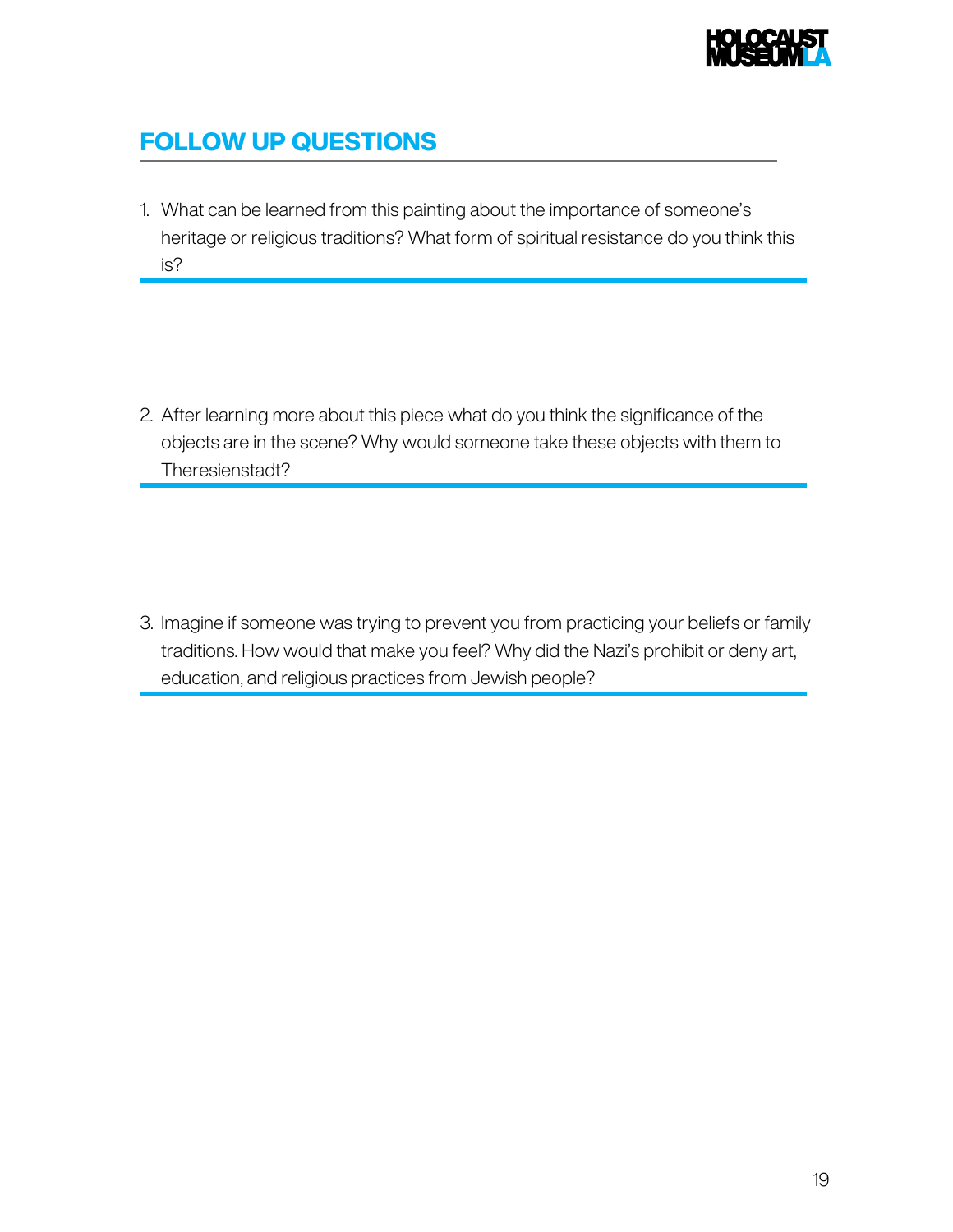

### ART PROJECT-HERITAGE SILHOUETTE

#### Supplies:

- Paper
- Tape
- Your choice of: markers, colored pencils, crayons, pastels
- Flashlight or phone flashlight

#### Project Directions:

Heritage and symbolism can be found in everyday objects like the menorah in the image above, and we can explore this further by looking at historical artifacts. In 1961, Holocaust survivors living in Los Angeles came together and realized each of them had carried personal artifacts and precious mementos with them from Europe, items such as photographs, documents, and memories. These treasured objects represent the personal histories of each individual. Each artifact represents something significant to the survivor it belonged to, acting as a connection to their families, traditions, and culture. These objects signify each survivor's story and personal history and can be found in the Museum. Each of us has our own story to tell and a unique heritage. This heritage is an important part of our identity and our family story. Think about your heritage and the things that you identify with in your life. Think about what symbols, icons, images, and more that you feel represent you and your identity. You will be creating something called a heritage silhouette where you outline your silhouette and fill it with icons and symbols you feel represents you and your heritage.

#### **Directions**

1. You will need one other person to help you with this project at home. Hang a piece of paper on a blank wall area.

2. Turn lights low or off around you.

3. Stand to the side of the paper so your silhouette is projected onto the paper from the flashlight.

4. Now have someone trace your silhouette onto the paper.

5. After your silhouette is traced you can fill the inside of it with symbols and imagery that you feel represents you and your heritage.

Share your art with us on Instagram: #holocaustmuseumla 20 #museumfromhome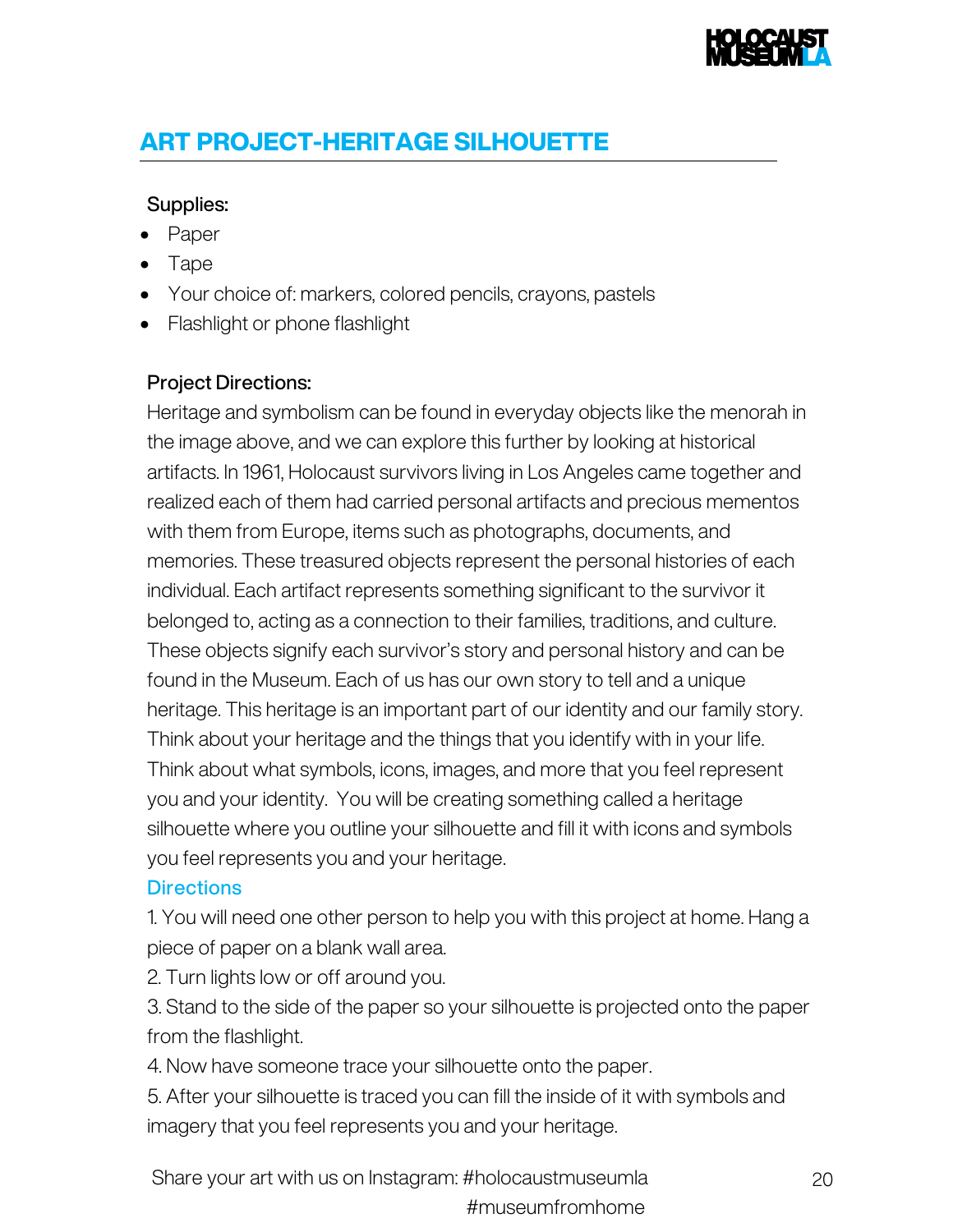

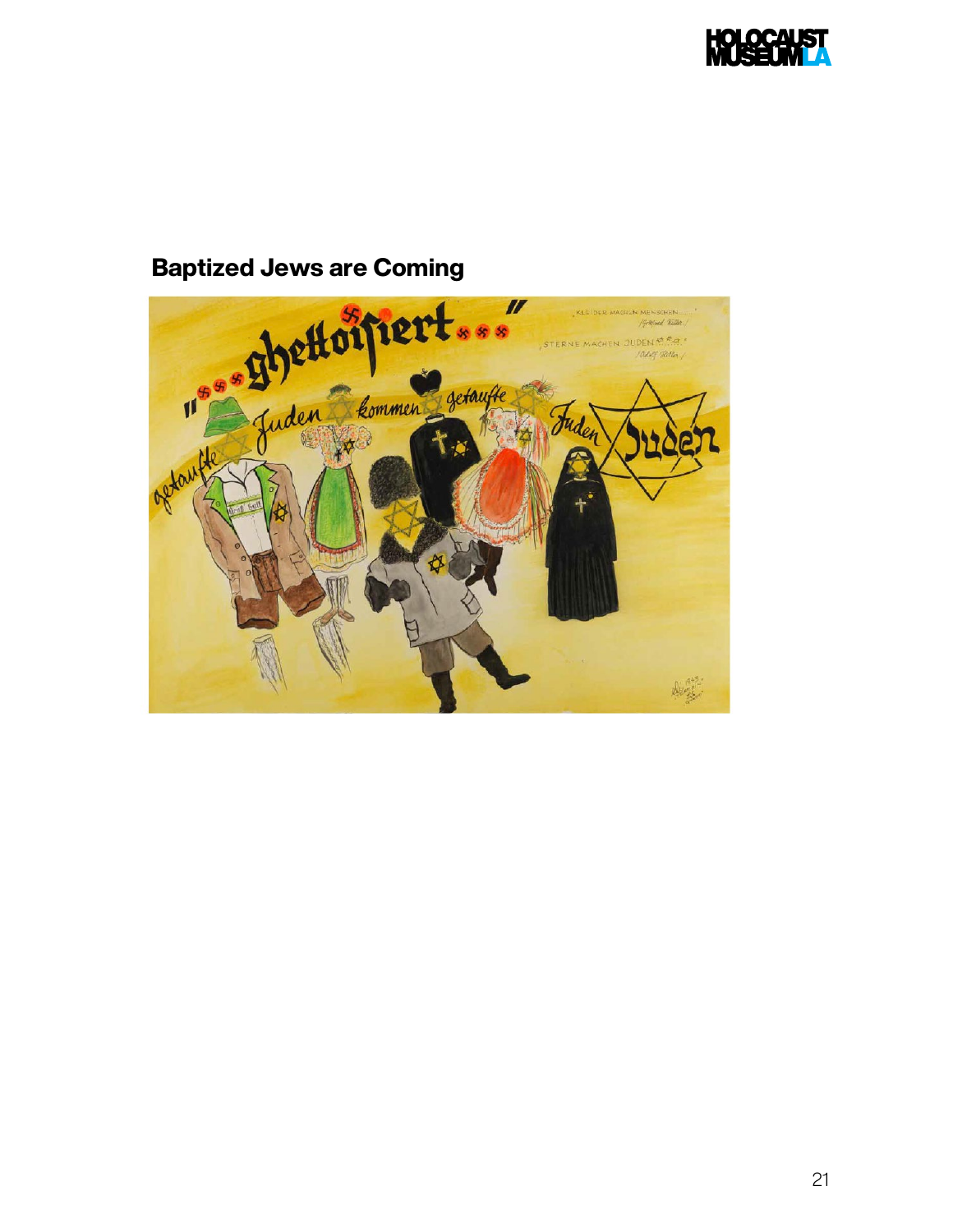

### ANALYSIS

1. Take a closer look at the painting above. What do you notice first?

2. What symbols do you see in the painting? Why do you think the symbols might be of importance or used?

3. What are the types of clothing you see people wearing in the painting?

4. What do you think Lichtblau-Leskly is trying to convey in this painting?

5. How are symbols connected to heritage and/or identity?

6. What symbols are important to you in your life and why?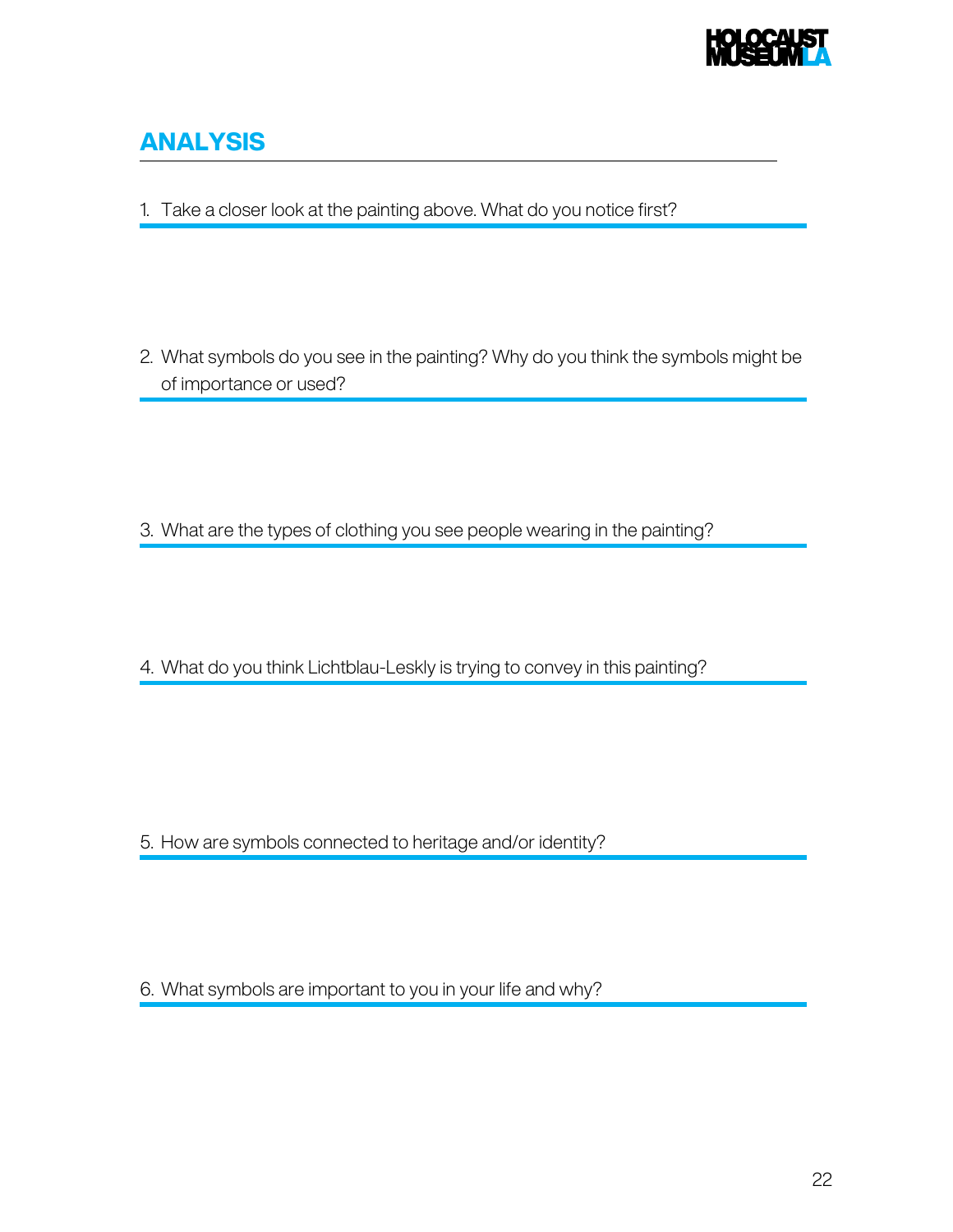

#### CAPTION SYNOPSES

#### BAPTIZED JEWS ARE COMING

We could see people coming in various clothes related to their origin and beliefs.

- Erich Lichtblau-Leskly

Nazi racial laws determined who was Jewish and who was "Aryan." Having two Jewish-born grandparents was enough to be classified as Jewish, even if the family had been Christian for two generations. Lichtblau-Leskly portrays this dichotomy by dressing Jewish stars in traditional outfits of different cultures, showing both the wide variety of Jewish life as well as the absurd racial ideology of the Nazi government. The Israeli period piece widens the group to include representations of the Catholic church as well the inscription "Grüß Gott," a common greeting in Southern Germany and Austria to wish God's blessings to others.

Theresienstadt period, 1943

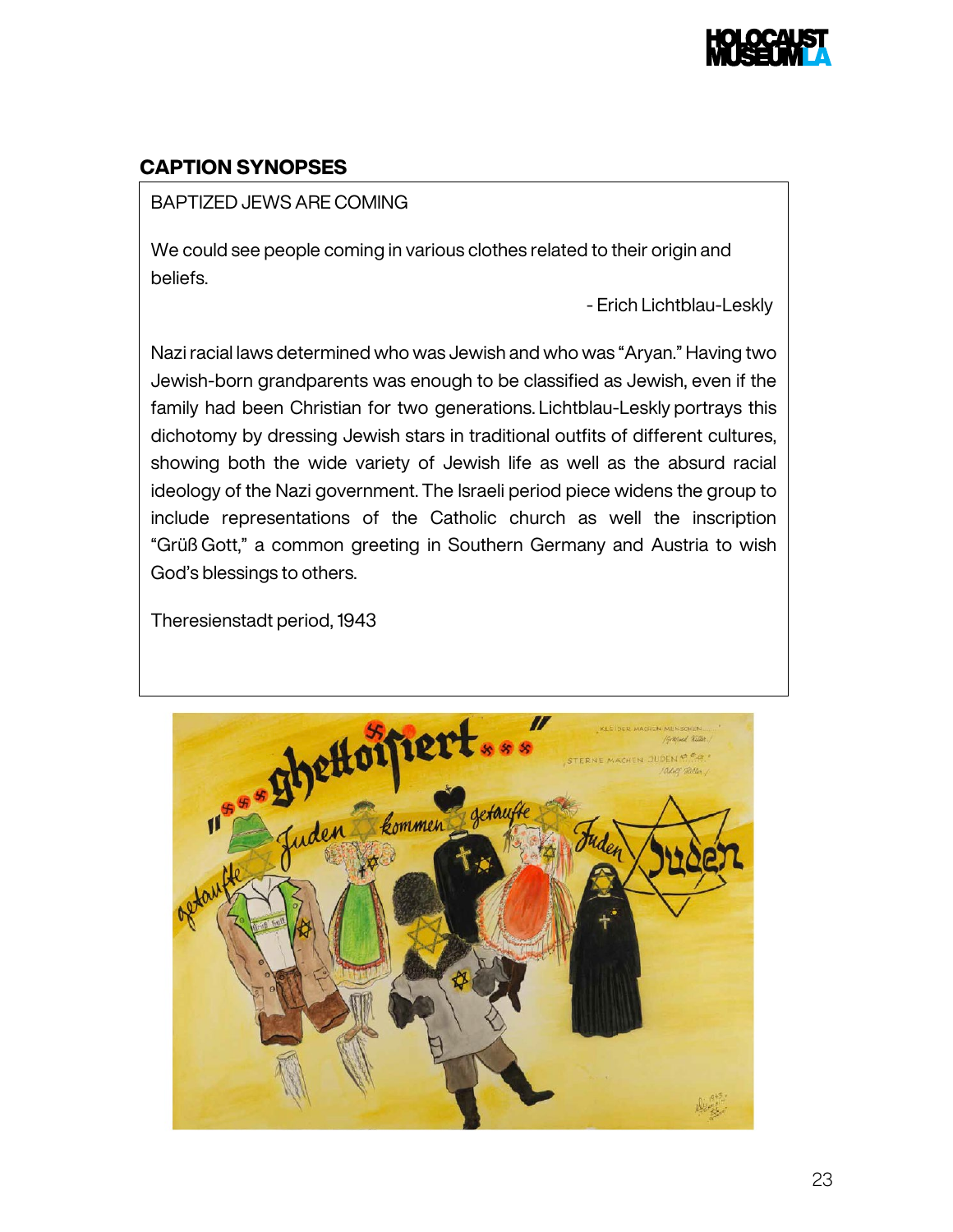

### FOLLOW UP QUESTIONS

What does the term identity mean and how do you determine your identity?

What does it mean to have to pretend to be someone you are not? How would this impact an individual living under a false identity?

The symbol of the Star of David is deeply rooted in Jewish heritage and identity. When the Nazi's used the symbol to identify and segregate Jewish people, how do you think the symbol of the Star of David changed?

After the Holocaust ended the Star of David transformed into a symbol of heritage and identity again. In what ways can symbols be transformed or changed in terms of their meaning?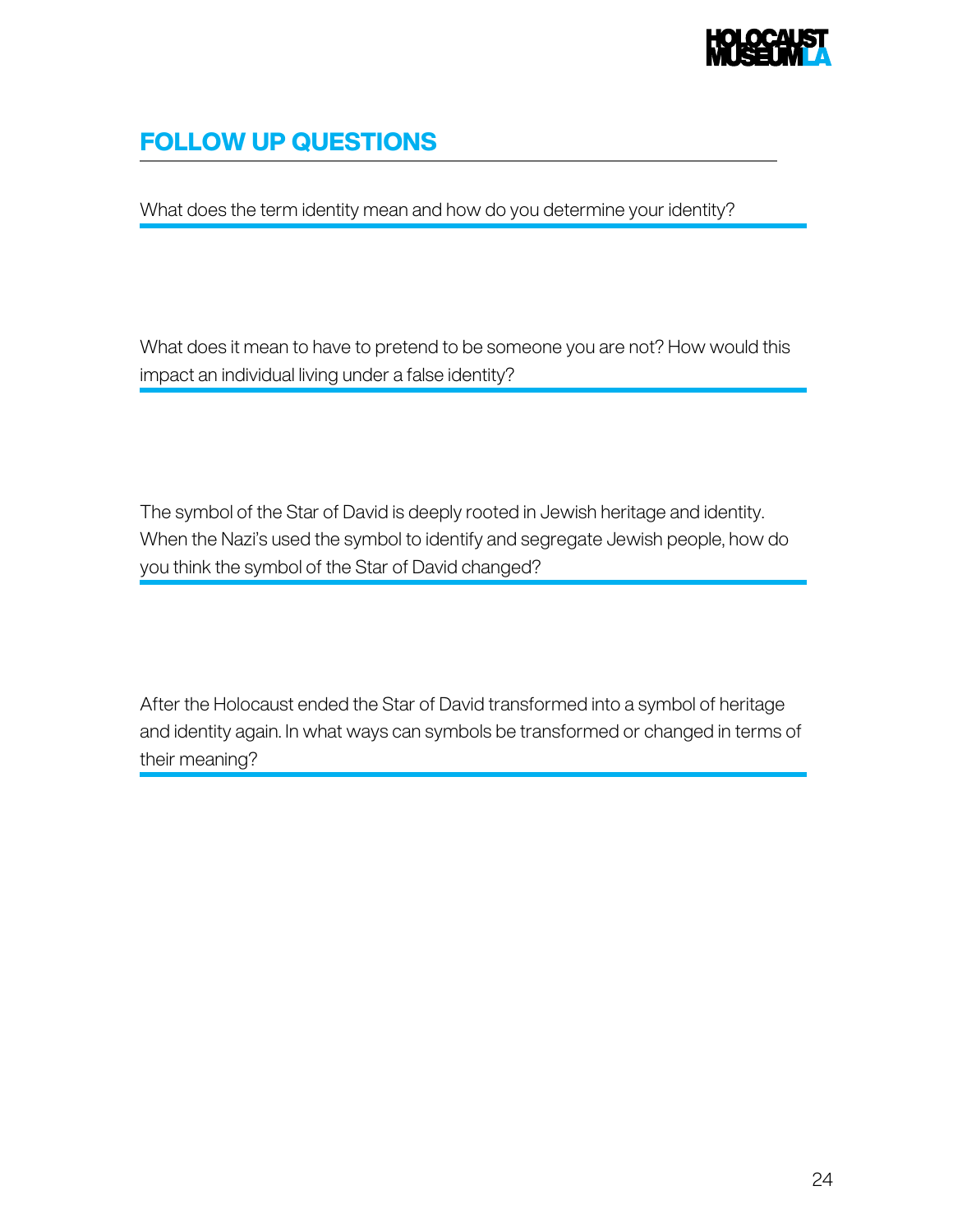## ART PROJECT-SHAPE AVATAR

#### Supplies:

- Paper
- Markers, colored pencils

#### Project Directions:

As one strives to maintain their humanity and beliefs, identity becomes a form of spiritual resistance. Lichtblau-Leskly portrays this dichotomy by dressing Jewish stars in traditional outfits of different cultures, showing both the wide variety of Jewish life as well as the absurd racial ideology of the Nazi government. Do you feel any symbols have been imposed on you? How do you see yourself? How do you want others to see you? Consider this an opportunity for you to create a form that is entirely your own. This project is aimed at looking at the ways in which we see ourselves and the ways others see us. You will be creating a shape or symbol that is uniquely your own to showcase how you identify yourself. This project is based off of work from artist Tschabalala Self, whose uses shapes to create self-images. Her work focuses on the iconographic significance of the black female body in contemporary culture. In this assignment you will be creating self-shapes that focus on symbols you feel are connected to you and how you identify yourself.

#### **Directions**

1. Create a symbol or shape that you feel represents you using your marker. This should not be an existing symbol or icon or realistic depiction of yourself. Think about what you associate most with yourself.

2. Fill in the shape or symbol with color, pattern, images, or additional symbols that you feel represent you. Create a title for your piece.

Share with us on Instagram: #holocaustmuseumla, #museumfromhome